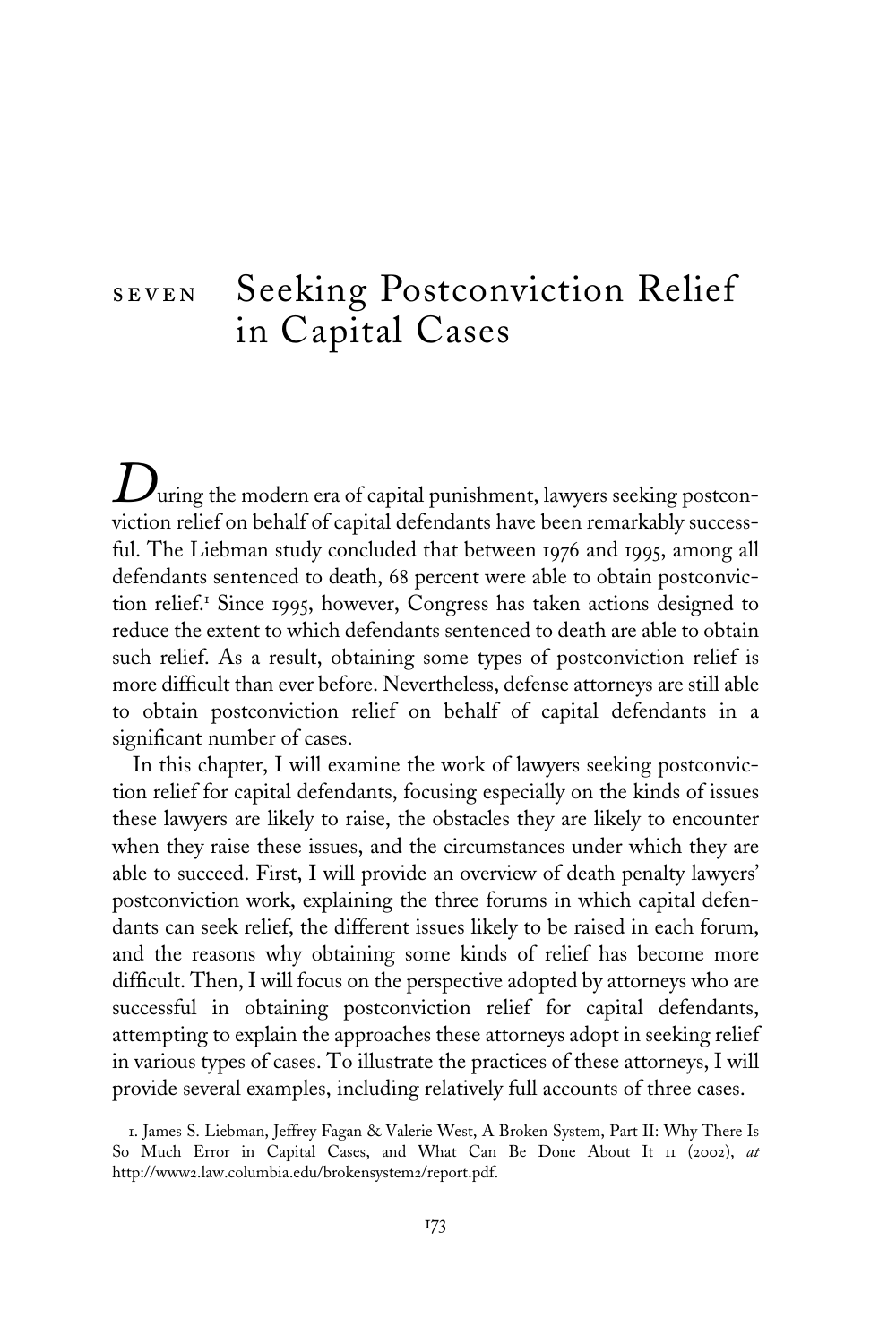### *Postconviction Relief Possibilities*

When a state capital defendant has been convicted and sentenced to death, three avenues of postconviction relief are potentially available: appellate relief from the state appellate courts, postconviction relief from the state courts, and habeas corpus relief from the federal courts. Barring very unusual circumstances, the defendant will be required to seek these types of relief in the proper sequence and to exhaust the possibility of obtaining one kind of relief before seeking the next. Specifically, the defendant must eliminate the possibility of obtaining appellate relief before seeking state postconviction relief,<sup>2</sup> and he must exhaust his state court remedies before seeking federal habeas corpus relief.<sup>3</sup> With respect to each of these avenues of relief, moreover, the defendant can file a petition for certiorari to the U.S. Supreme Court, requesting it to consider any federal issues resolved against him by the highest state or federal court that had considered the issue.4 In view of the rarity with which the Supreme Court accepts cases for review, however, the likelihood that the Court will consider any particular death row defendant's case is very low.5

Assuming a death row defendant was represented by a competent trial attorney who properly preserved the defendant's claims at trial, the defendant's best chance of obtaining postconviction relief is likely to be on direct appeal.<sup>6</sup> On appeal, the defense will be able to raise any error that occurred in the trial court, regardless of whether it relates to state or federal law. In reviewing a state trial judge's rulings, moreover, the highest state court will not necessarily apply a deferential standard of review. In fact, some of the highest state courts closely scrutinize issues that arise in death penalty

- 2. *See, e.g.,* Duvall v. Ward, 957 P.2d 1190, 1191–92 (Okla. Crim. App. 1998).
- 3. *See, e.g.,* Stewart v. Martinez-Villareal, 523 U.S. 637, 644 (1998).

4. When the state supreme court denies the defendant's appeal from his conviction and death sentence, the defendant can file a petition for certiorari requesting that the Supreme Court review federal issues decided against him. Assuming the Court denies the petition, the defendant can then proceed with his state postconviction claims and again seek certiorari from the Supreme Court if the state courts deny those claims. Assuming the Court again denies the certiorari petition, the defendant can then seek federal habeas relief and again file a certiorari petition if the applicable federal court of appeals denies or refuses to consider his federal claims.

5. Approximately 3,500 prisoners were on death row as of December 31, 2002. U.S. Dep't of Justice, Bureau of Justice Statistics, Capital Punishment in the United States, 1973–2002 [Computer file]. Compiled by the U.S. Dept. of Commerce, Bureau of the Census. ICPSR ed. Ann Arbor, Mich.: Inter-university Consortium for Political and Social Research [producer and distributor], 2004. However, the Court accepts few petitions from capital defendants in any given year. For the 2003–2004 term, for example, the Court accepted only six certiorari petitions from capital defendants.

6. Telephone Interview with Stephen Bright (June 15, 2004) [hereinafter Bright Interview].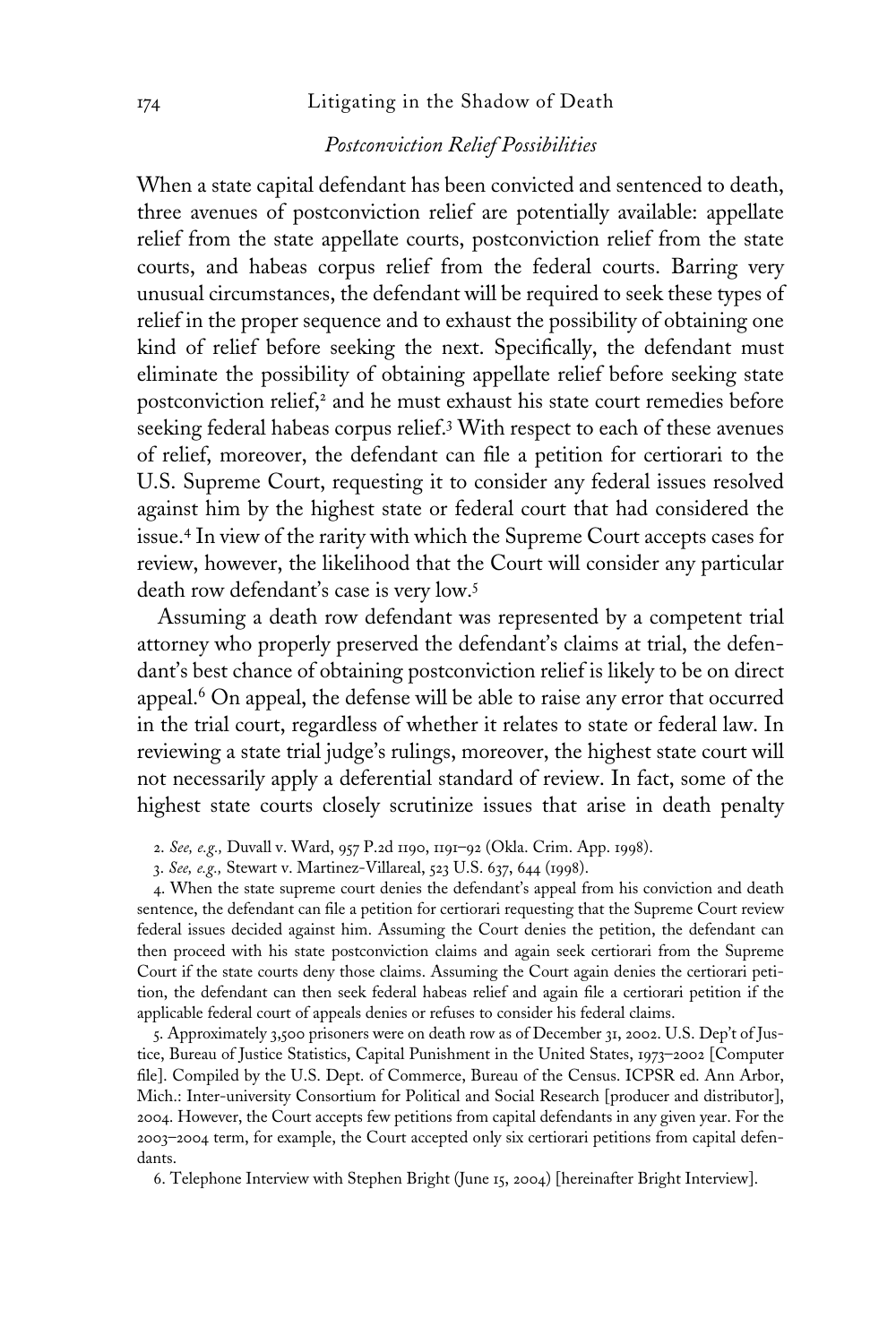cases,<sup>7</sup> with the result that in some jurisdictions capital defendants' death sentences are frequently reversed on appeal.

Obtaining state or federal postconviction relief is more difficult. In 1995, Congress cut off federal funding for Capital Punishment Resource Centers that provided support for indigent death row inmates challenging their convictions or death sentences, as well as technical expertise for the lawyers representing them.8 And in 1996, Congress passed the Antiterrorism and Effective Death Penalty Act (AEDPA), which provided procedural and substantive restrictions that significantly narrowed the scope of relief available to death row defendants seeking federal writs of habeas corpus.9 Congress's actions have not only made it more difficult for capital defendants to attack their convictions or death sentences successfully but have also resulted in a depletion of resources for lawyers seeking postconviction relief for capital defendants.

For some death row defendants, the dearth of resources virtually eliminates the possibility of postconviction relief. In *Murray v. Giarratano,*<sup>10</sup> the Supreme Court held that states are not required to provide lawyers for indigent capital defendants seeking state postconviction relief. Some states, including Georgia, $\pi$  still do not provide such lawyers.<sup>12</sup> When the state fails to appoint a lawyer, a death row defendant will often find it difficult to obtain a lawyer who can provide even minimal postconviction representation.

Even when lawyers are appointed to represent defendants in state postconviction cases, the appointment of a lawyer does not guarantee adequate representation. In Texas, four death row defendants were executed without any state or federal postconviction review because their lawyers either missed their deadlines for filing an appeal or, despite conducting no investigation into the case, raised a defense in a manner that the capital defendant was "guaranteed [to] lose."<sup>13</sup> In addition, lack of resources often poses

7. *See, e.g.,* State v. Koskovich, 776 A.2d 144 (N.J. 2001).

8. *See* Eric Zorn, *Cutting Subsidy for Death Appeals to Cost Time, Funds,* Chi. Trib., Feb. 21, 1996, at 1.

9. *See generally* James S. Liebman, *An "Effective Death Penalty"? AEDPA and Error Detection in Capital Cases,* 67 Brook. L. Rev. 411 (2001).

10. 492 U.S. 1 (1989).

11. *See* Andrew Hammel, *Diabolical Federalism: A Functional Critique and Proposed Reconstruction of Death Penalty Federal Habeas,* 39 Am. Crim. L. Rev. 1, 16, 31 (2002).

12. *Id.*

13. Texas Defender Service, Lethal Indifference: The Fatal Combination of Incompetent Attorneys and Unaccountable Courts in Texas Death Penalty Appeals 17–19 (2002), *at* http://justice.policy.net/relatives/21081.pdf.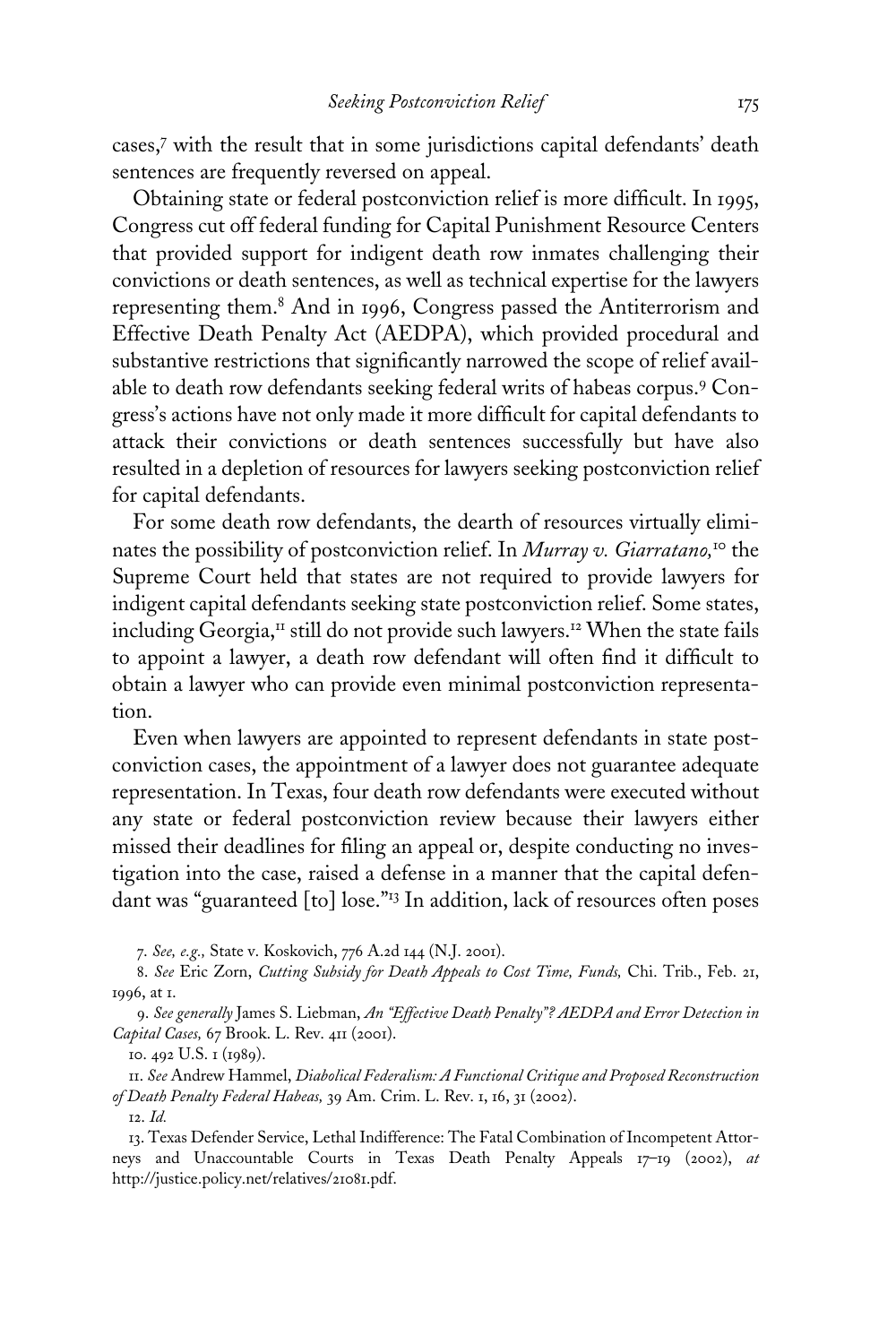a significant barrier to adequate representation. In many states, the lawyers appointed generally lack experience with capital cases and therefore lack knowledge as to how capital defendants' postconviction claims can be most effectively presented. Moreover, because the compensation they receive for representing these defendants is likely to be meager,<sup>14</sup> these lawyers naturally find it difficult to spend sufficient time investigating the facts or law relating to potential postconviction issues. Inexperienced lawyers, in particular, need advice that might facilitate their efforts to grasp the relevant issues. However, this assistance became less available when Congress defunded the Capital Punishment Resource Centers.

The issues that a capital defendant's attorney can profitably raise in a state or federal postconviction proceeding are likely to be limited in any event. Since issues that either were or could have been raised on appeal may generally not be raised in a state postconviction petition,<sup>15</sup> the only issues that have a realistic possibility of success relate to matters outside the trial record.<sup>16</sup> These include, for example, *Brady* claims<sup>17</sup> in which the defendant alleges the prosecutor violated his constitutional obligation to disclose exculpatory evidence to the defense,<sup>18</sup> jury misconduct claims in which the defendant asserts that one or more jurors either failed to disclose information that should have precluded her selection<sup>19</sup> or acted improperly during the jury deliberations,<sup>20</sup> and *Strickland* claims alleging ineffective assistance of the defendant's trial attorney. In practice, the *Strickland* claims are the ones that are most frequently raised and most likely to be successful.

In some jurisdictions, winning any postconviction claim is extremely difficult. Some lawyers assert that AEDPA, which instituted additional

18. *See, e.g.,* Banks v. Dretke, 124 S. Ct. 1256 (2003) (reversing defendant's death sentence on the basis of such a violation).

19. *See, e.g.,* State v. Dye, 784 N.E.2d 469 (Ind. 2003) (holding that a juror's failure to disclose that her brother had committed two murders and was sentenced to death, that she believed someone who killed another should receive the death penalty, and that she had been raped by an uncle as a child amounted to gross misconduct that prevented the defendant from receiving a fair trial).

20. *See, e.g.,* State v. Hightower, 680 A.2d 649, 653–54 (N.J. 1996) (reversing defendant's death sentence on the ground that a juror improperly introduced information during deliberations that the victim had three children).

<sup>14.</sup> *See* Susan Bandes, *Simple Murder: A Comment on the Legality of Executing the Innocent,* 44 Buff. L. Rev. 501, 519 (1996).

<sup>15.</sup> *See, e.g.,* 42 Pa. Cons. Stat. § 9543 (2002).

<sup>16.</sup> Telephone Interview with John Blume (Feb. 2, 2003).

<sup>17.</sup> *See* Brady v. Maryland, 373 U.S. 83, 87–88 (1963).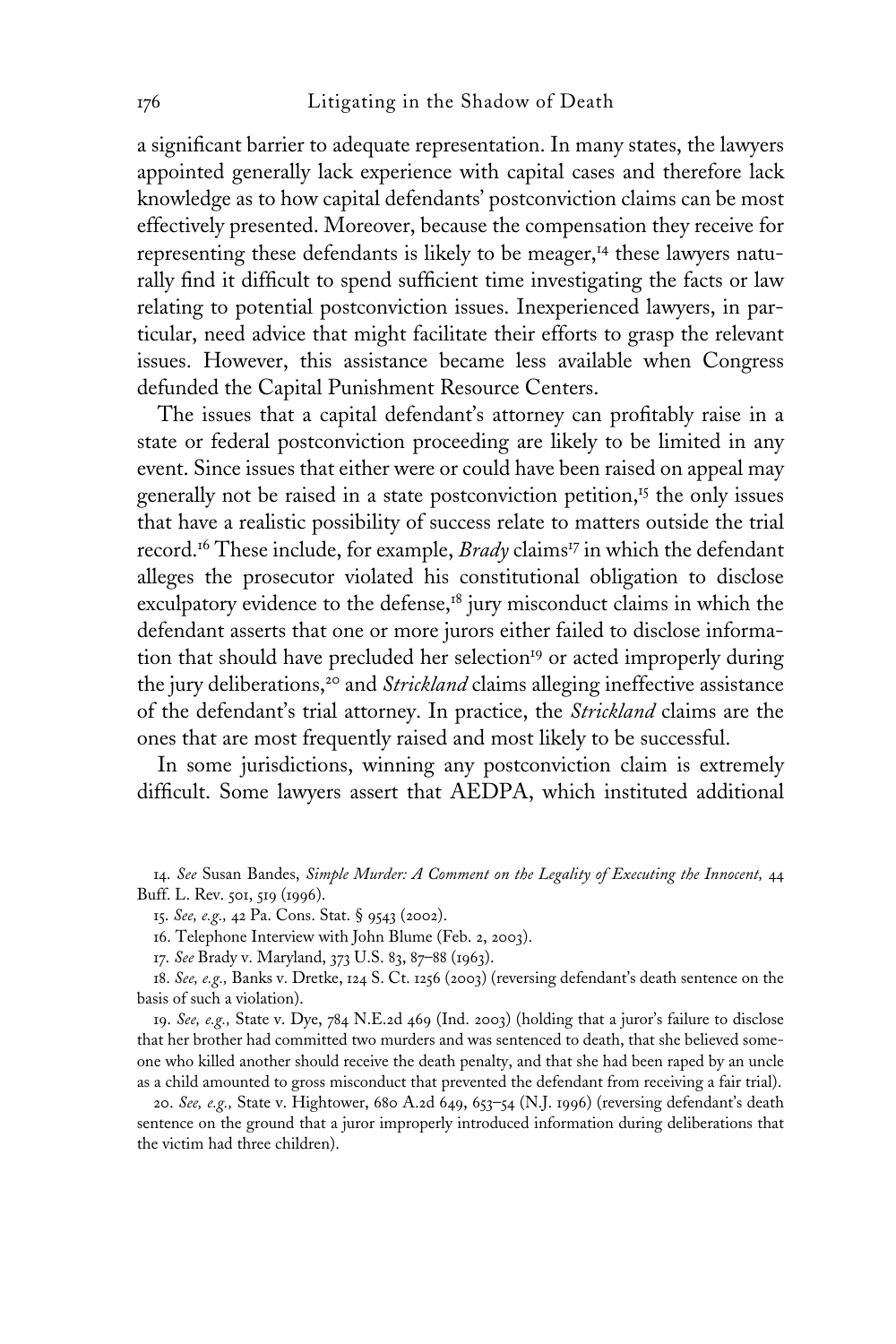restrictions on federal courts' ability to grant relief in federal habeas cases, not only made it more difficult for capital defendants to win in federal courts but also created a climate that led many state and federal judges to believe that carefully scrutinizing capital cases was unnecessary.<sup>21</sup> A key provision of AEDPA provides that federal judges should grant federal habeas relief only when the state courts' decision denying relief to the defendant was an "unreasonable application of . . . clearly established Federal law."<sup>22</sup> "Unreasonable" is, of course, a vague term that leaves considerable room for interpretation. For some federal judges, a ruling upholding the death penalty would rarely, if ever, seem unreasonable. State court judges' awareness of the standards federal judges will apply when reviewing their rulings sometimes affects the state judges' rulings, moreover, leading them to give short shrift to capital defendants' federal claims.

While AEDPA has increased the difficulty for lawyers seeking federal habeas relief in capital cases, for the most part AEDPA merely refined existing obstacles to obtaining relief. The Rehnquist Court established significant barriers to obtaining federal habeas relief during the 1970s and 1980s.<sup>23</sup> As a result of that Court's decisions, "procedural bars are so airtight" that with the exception of ineffective assistance of counsel claims, it is very difficult in practice for a capital defendant's postconviction attorney to raise an issue that was not raised by the defendant's trial attorney.<sup>24</sup> In addition, the Court's decisions relating to the effect of a failure to raise claims in state postconviction petitions limited the extent to which defendants could raise ineffective assistance of counsel claims in federal habeas petitions. In *Coleman v. Thompson,*<sup>25</sup> the Court held that, even when the

21. As the account of Ernest Willis's case in Chapter 3 indicates, there are also federal judges who will be extremely careful in scrutinizing a federal defendant's post-AEDPA's federal habeas claim. Willis's postconviction attorneys stated that Willis was "extremely fortunate" to have his postconviction claims reviewed by a judge who meticulously examined the evidence relating to each of his constitutional claims. Telephone Interview with Robert Owen on Oct. 20, 2004; Telephone Interview with Walter P. Loughran on Nov. 8, 2004; Telephone Interview with Noreen Kelly-Najah on Nov. 8, 2004.

22. Antiterrorism and Effective Death Penalty Act of 1996, 28 U.S.C. § 2254(d)(1) (2000).

23. *See, e.g.,* Wainwright v. Sykes, 433 U.S. 72 (1977) (holding a defendant who failed to present his federal claims to the state courts is barred from having them considered on federal habeas corpus unless he can show cause and prejudice for the failure to present them to the state courts). *See generally* James S. Liebman & Randy Hertz, 2 Federal Habeas Corpus Practice & Procedure 1133–1240 (4th ed. 2001).

24. Bright Interview, *supra* note 6.

25. 501 U.S. 722 (1991).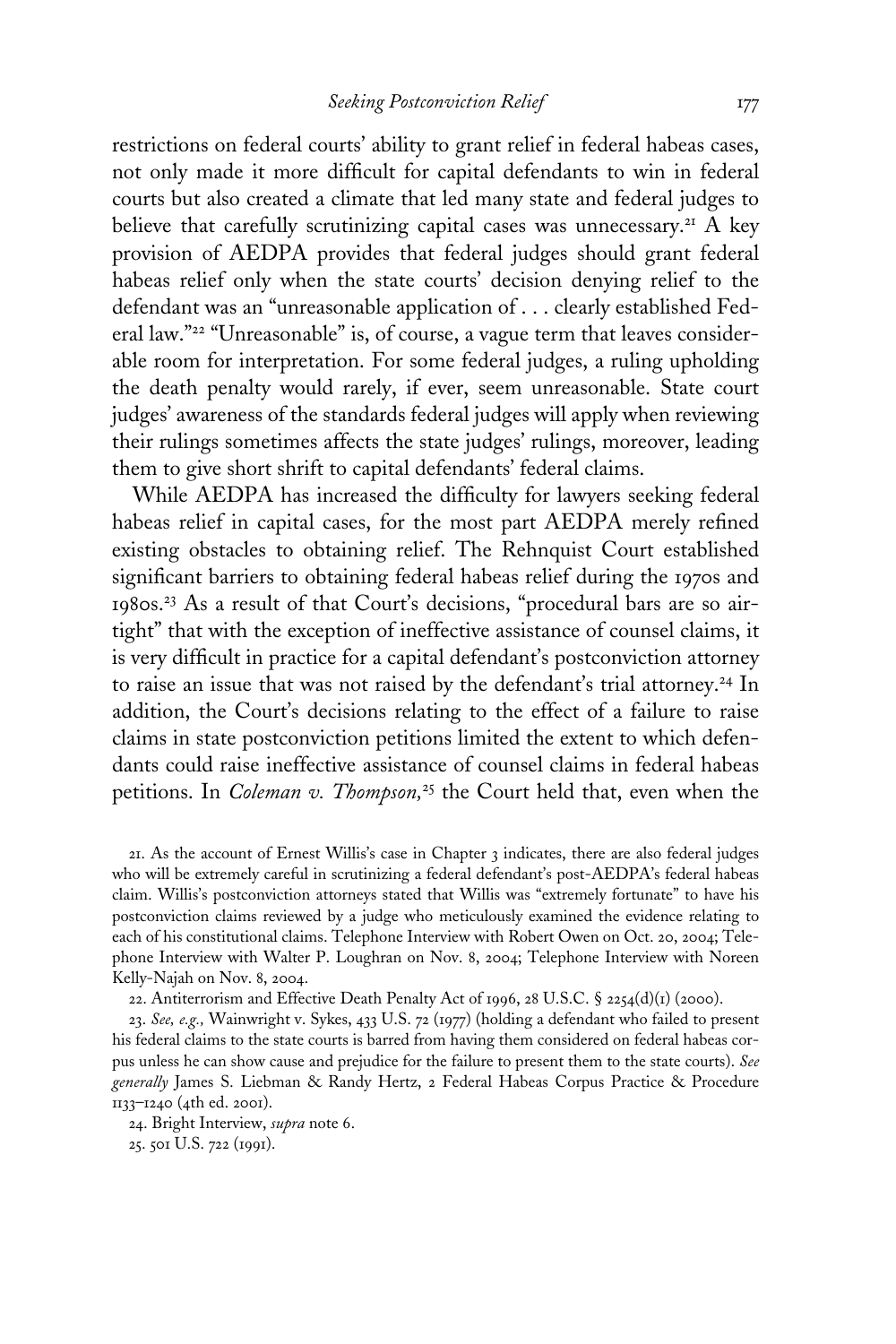defendant's failure to raise state postconviction claims was due to his attorney's inexcusable negligence,<sup>26</sup> the defendant would not ordinarily be allowed to raise claims on federal habeas corpus that were not properly presented in his claim for state postconviction relief. A lawyer representing a capital defendant who did not have a good attorney at trial or in state postconviction proceedings thus has to face formidable obstacles when seeking federal habeas relief.

Postconviction lawyers agree that many capital defendants who obtained postconviction relief in the 1970s and 1980s would not be able to obtain such relief today.<sup>27</sup> Nevertheless, even in cases decided under AEDPA<sup>28</sup> and even in those with significant procedural barriers, postconviction lawyers have been successful. If there is one dominant theme that explains these cases, it is that the capital defendant's attorney must tell a powerful and coherent story of injustice in order to obtain postconviction relief.

Telling such a story, of course, has always been an important part of achieving success in capital cases. In contrast to a capital defendant's trial attorney, however, a capital defendant's postconviction attorney has to deal with the fact that the defendant has already been convicted of a capital crime. In order to craft a compelling narrative, the attorney has to take a set of facts that have been stamped true and reaggregate them so that the reviewing court will view them differently. When arguing on behalf of an individual defendant, the attorney will have to change the court's perception of the events relating to the defendant's case. When arguing on behalf of a class of defendants, she will frequently have to change the court's understanding of the way in which the world works. In either case, the attorney hopes to serve as a kaleidoscope, drastically altering the court's perception of the relevant circumstances.

Nevertheless, the stories used by skilled postconviction attorneys to obtain postconviction relief are analogous in important respects to the stories employed by skilled trial attorneys to obtain life sentences from juries

26. Coleman's attorney missed the deadline for filing the petition for appeal in the Virginia Supreme Court, and the Virginia Supreme Court dismissed the petition. *Id.* at 727. The U.S. Supreme Court held that "in all cases in which a state prisoner has defaulted his federal claims in state court pursuant to an independent and adequate state procedural rule, federal habeas review of the claims is barred unless the prisoner can demonstrate cause for the default and actual prejudice as a result of the alleged violation of federal law, or demonstrate that failure to consider the claims will result in a fundamental miscarriage of justice." *Id.* at 750.

27. Bright Interview, *supra* note 6.

28. For an account of a case decided under AEDPA in which a death row defendant obtained federal habeas relief relating to both his conviction and death sentence, see the account of Ernest Ray Willis's case in Chapter 3, *supra.*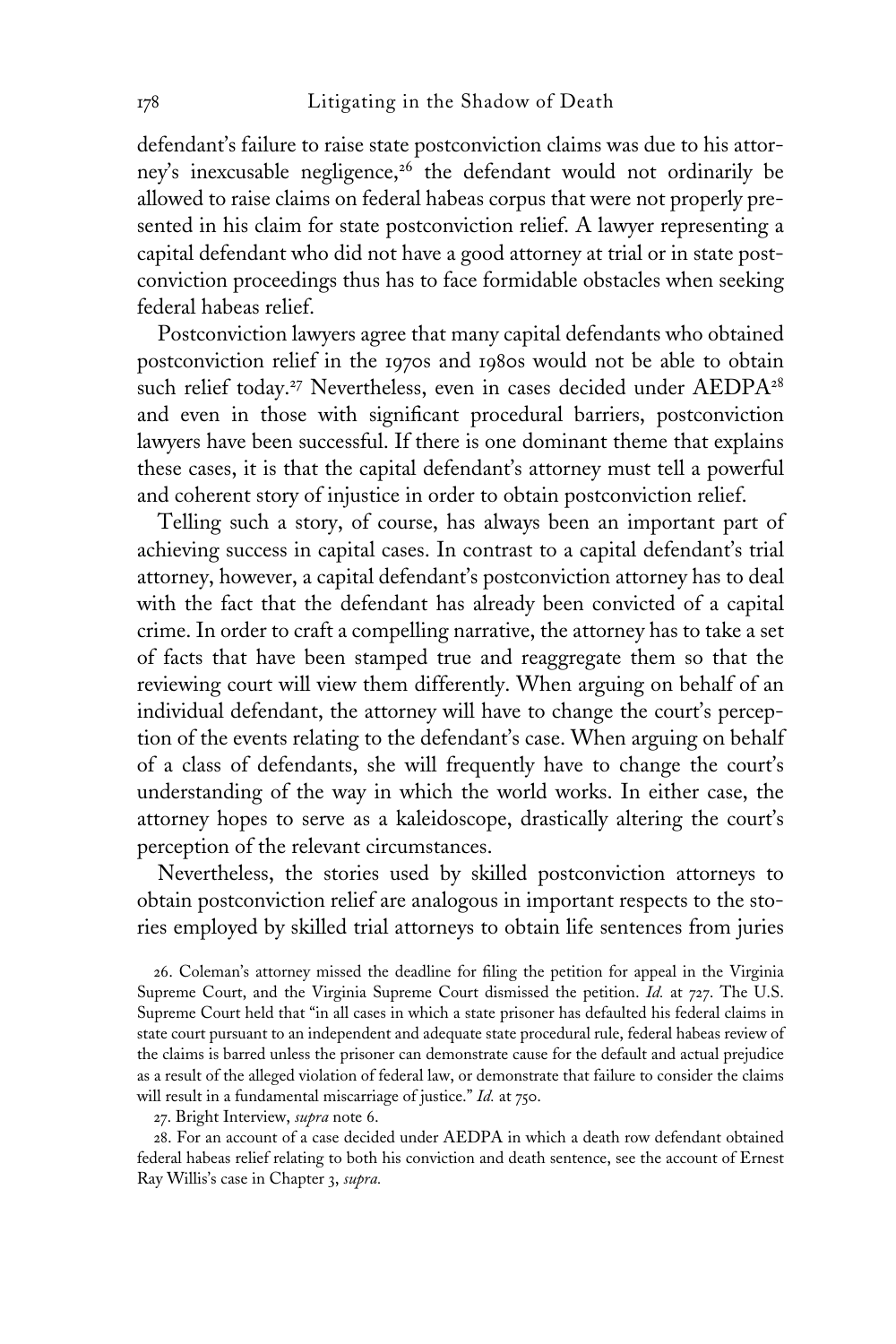in aggravated capital cases. As in an aggravated capital case, it is important for the attorney to present a postconviction argument that alters the decision maker's perception of the capital defendant or defendants who will be affected by the decision. In Lee Malvo's case, defense attorneys Craig Cooley and Michael Arif were able to reshape the jury's perception of Malvo; whereas the jury might have originally perceived Malvo as a methodical cold-blooded sniper, Cooley and Arif were able to present him as a vulnerable youth who was subjected to influences he was unable to resist. In seeking postconviction relief for a capital defendant, an attorney needs to present a story that will similarly alter a judge's view of either the defendant or some aspect of the case. By demonstrating that the defendant's trial attorney failed to introduce powerful mitigating evidence, for example, the postconviction attorney may be able to alter the reviewing court's view of the defendant. Instead of perceiving the defendant as simply the perpetrator of a brutal crime, the court may be led to empathize with the defendant and, as a result, to conclude that, if his trial attorney had competently represented him at his penalty trial, he would not have been sentenced to death.

As in arguing for the defendant's life at trial, telling a story that identifies a villain other than the defendant can be very effective. In William White's case, for example, the defense team was able to portray White's father as the villain by showing that his horrendous abuse was a major factor in producing his son's violent conduct. In seeking postconviction relief, a capital defendant's attorney can sometimes portray the prosecutor or the judge as a villain. In *Banks v. Dretke,* in which the defendant's attorneys obtained federal habeas relief from the U.S. Supreme Court,<sup>29</sup> for example, the defense was able to present a powerful story of injustice by showing that the Texas prosecutor's office not only failed to disclose exculpatory evidence to the defense but also neglected to reveal this failure during state postconviction proceedings.<sup>30</sup>

The accumulating evidence relating to wrongful convictions in capital cases has enhanced the power of a postconviction story that involves a

29. *See* Banks v. Dretke, 124 S. Ct. 1256 (2003).

30. Specifically, prosecutors agreed to share all discovery with the defendant but failed to disclose that Farr, a critical penalty-phase witness, was a paid government informant. During the defendant's appeal and state postconviction proceedings, moreover, the government failed to disclose Farr's links with the police. The Court held that, due to the government's failure to disclose Farr's role, the defendant was able to establish cause for his failure to adequately allege the facts relating to the government's failure to disclose exculpatory evidence during the state postconviction proceedings. Id. at 1263.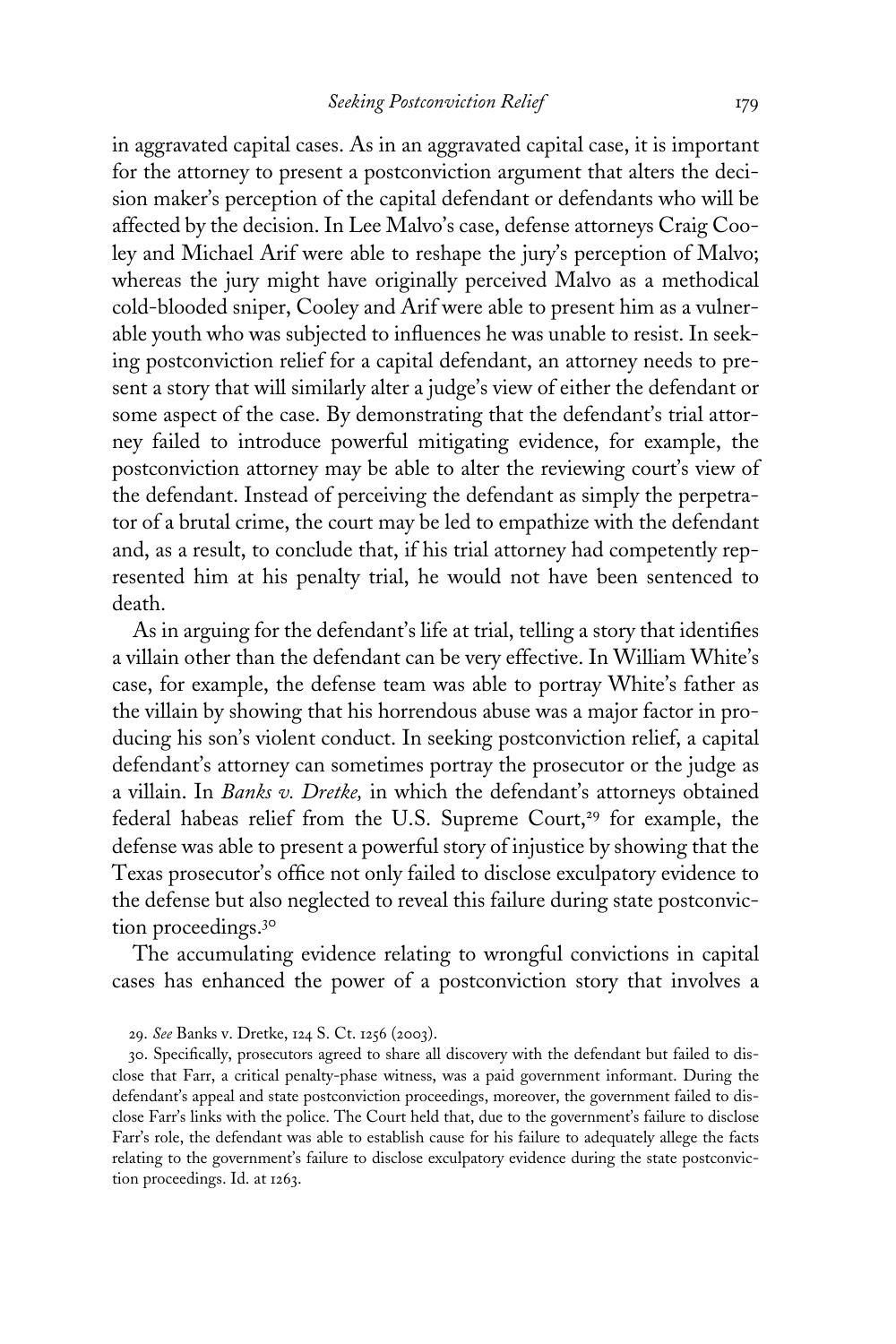death row defendant's probable innocence. A postconviction attorney who is able to present a coherent narrative relating to such a story will sometimes, but not always, be able to surmount seemingly impenetrable procedural barriers.

To provide a clearer picture of the narratives that skilled defense attorneys have presented when attempting to obtain postconviction relief for capital defendants, I will present one case in which attorneys sought relief for a class of defendants from the U.S. Supreme Court and two cases in which attorneys sought state and federal postconviction relief on behalf of individual defendants. In all three cases, skilled attorneys presented coherent narratives of injustice that directly or indirectly related to safeguarding innocent capital defendants from execution. After presenting these three cases, I will draw conclusions relating to the strategies employed by the attorneys and why they were successful or unsuccessful.

#### *Darryl Atkins*

As a result of his participation in crimes that culminated with a killing in York County, Virginia, Darryl Atkins was charged with capital murder in a Virginia state court. The government's evidence showed that Atkins and William Jones abducted Eric Nesbitt from a 7-Eleven store in Hampton, Virginia, took Nesbitt's money from his wallet, drove him in his own truck to an ATM, where they forced him to withdraw more money, and then drove him to a secluded area, where he died after being shot eight times with a semiautomatic handgun.31 Jones, who had made a plea bargain with the government, testified that Atkins had fired the fatal shots after Jones had tried to stop him "from killing Mr. Nesbitt."32 The jury convicted Atkins of capital murder.

At Atkins's penalty trial, Dr. Evan Nelson, a clinical psychologist who had extensively evaluated Atkins prior to trial, testified for the defense. Dr. Nelson testified that Atkins's IQ of fifty-nine placed him in the range of being "mildly mentally retarded."33 He also testified to Atkins's background, showing that Atkins met the other criteria necessary to establish

<sup>31.</sup> Atkins v. Virginia, 536 U.S. 304, 307 (2002).

<sup>32.</sup> *Id.* at 307–08 n.1.

<sup>33.</sup> Brief for Petitioner at 9, Atkins v. Virginia, 536 U.S. 304 (2002) (No. 00–8452), *available at* http://www.internationaljusticeproject.org/pdfs/atkinsUSSCbriefRobLee.pdf [hereinafter Atkins Brief ].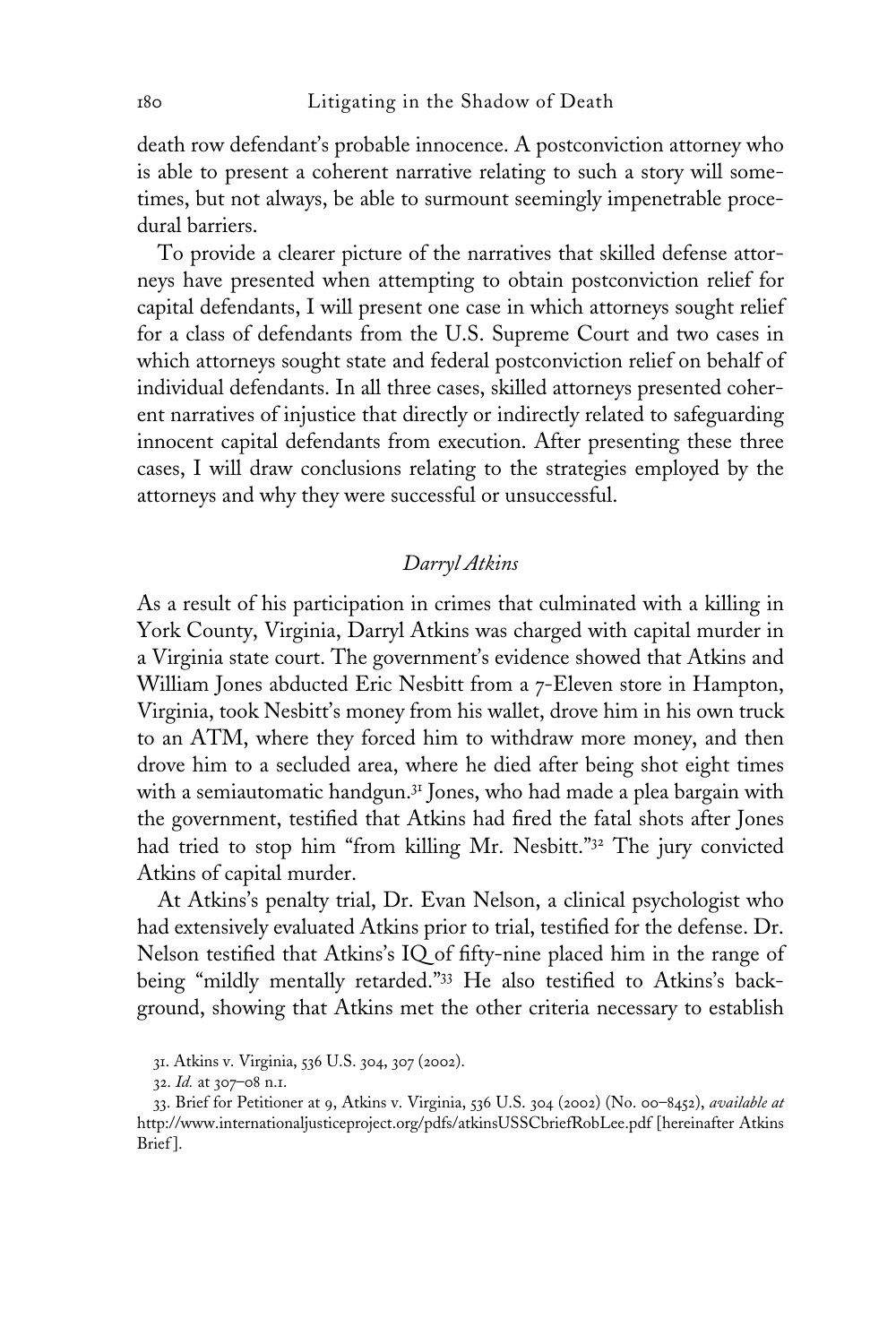that he was mentally retarded under accepted professional standards:34 Atkins had "demonstrated [substantial] deficits in adaptive skills,"35 and his cognitive and adaptive problems had been identified "as early as [when he was in] first grade."<sup>36</sup> The jury sentenced Atkins to death. On appeal, the Virginia Supreme Court affirmed Atkins's conviction but reversed for resentencing because of a misleading verdict form.37 At the new sentencing, the defense again introduced evidence that Atkins was mentally retarded. The jury again sentenced Atkins to death.

The Supreme Court accepted the *Atkins* case in order to decide whether imposing the death penalty "on a mentally retarded criminal" violated the Eighth Amendment prohibition against cruel and unusual punishment.38 In *Penry v. Lynaugh,*<sup>39</sup> the Court had rejected this claim. Lawyers arguing on behalf of Atkins thus had to convince the Court that its thirteen-yearold precedent should no longer be followed. In order to accomplish this difficult task, the attorneys needed to alter the Court's perception of mentally retarded capital defendants.

In *Penry,* the Court had indicated that "objective evidence such as the judgments of legislatures and juries" could establish an "emerging national consensus" that would alter its view of the Eighth Amendment issue.40 Between *Penry* and *Atkins,* sixteen states passed laws protecting mentally retarded individuals from the death penalty,<sup>41</sup> thus providing the basis for an argument that executing mentally retarded defendants is no longer consistent with our "evolving standards of decency."

In *Atkins,* the defendant's counsel of record was James Ellis, a law professor at the University of New Mexico. In conjunction with other attorneys, Ellis had been seeking legislative and constitutional protection for

34. The American Association of Mental Retardation (AAMR) defines mental retardation as a "substantial limitation in present function" that is characterized by "significantly subaverage intellectual functioning existing concurrently with related limitations in at least two or more of the following applicable adaptive skill areas: communication, self-care, home living, social skills, community use, self-direction, health and safety, functional academics, leisure, and work." *Atkins,* 536 U.S. at 308 n.3 (citing AAMR, Mental Retardation: Definition, Classification, and Systems of Supports  $\zeta$  (9th ed. 1992)).

35. Atkin's Brief, *supra* note 33, at 19.

36. *Id.* at 19–20.

37. Atkins v. Commonwealth, 510 S.E.2d 445 (Va. 1999).

38. 536 U.S. 304, 307 (2002).

39. 492 U.S. 302, 335 (1989).

<sup>40.</sup> *Id.* at 329, 335.

<sup>41.</sup> *Atkins,* 536 U.S. at 314–15.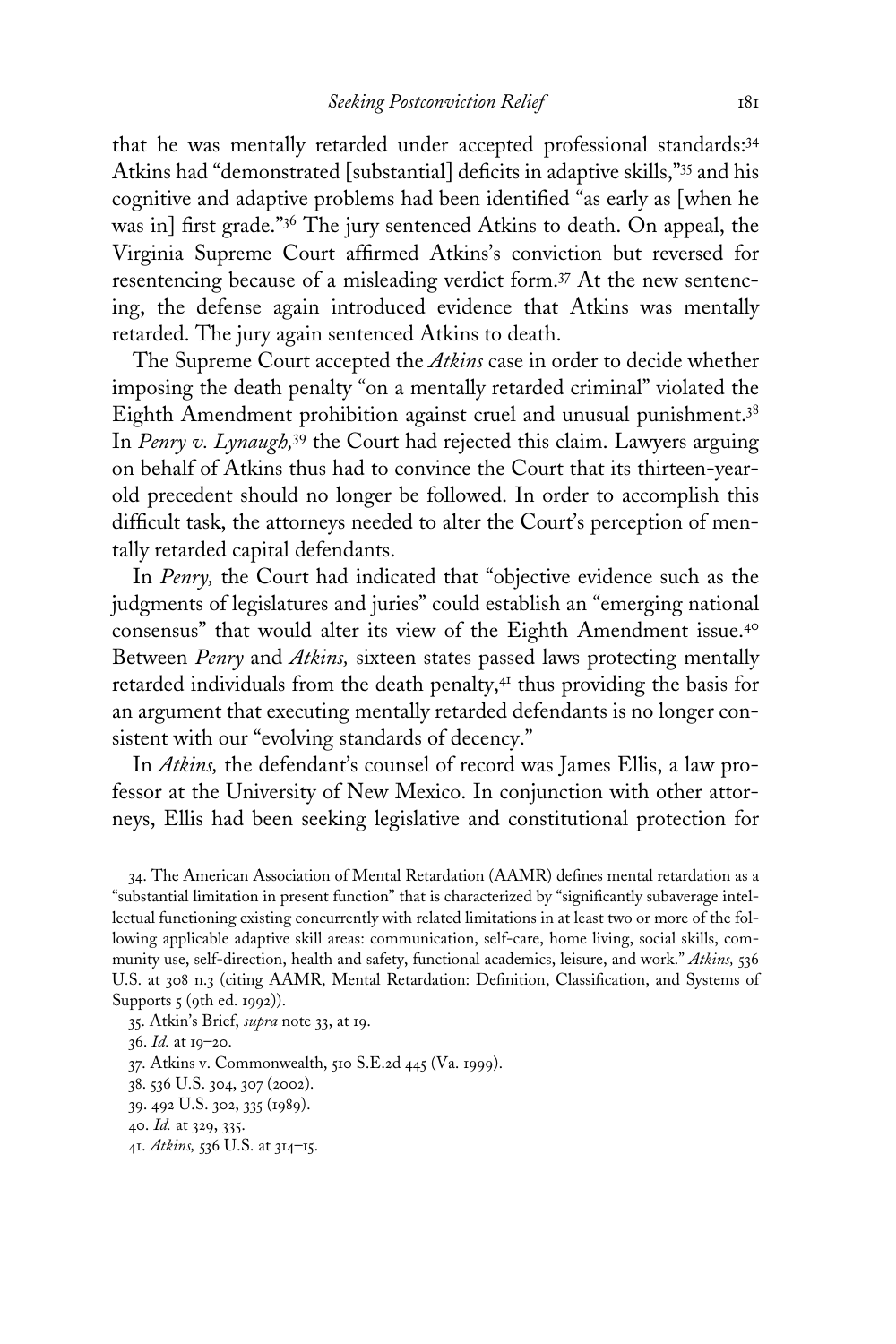mentally retarded capital defendants for decades. In preparing the argument to be presented to the Court in *Atkins,* Ellis had assistance from a number of attorneys, including Stephen Hut, Mark Olive, Jonathan Braun, and George Kendall.

These attorneys believed that simply arguing that the new statutes reflected an evolving consensus with respect to executing mentally retarded defendants would not be enough to persuade the Court to overrule *Penry.*<sup>42</sup> After all, there were still about twenty states that allowed the execution of mentally retarded defendants. In addition to identifying the legislative trend, the attorneys thus sought to present a story of mentally retarded defendants that would alter the Court's perception of the relationship between these defendants and our system of criminal justice.

The first part of the story was designed to show that "[m]ental retardation impairs understanding and functioning in ways that substantially reduce personal culpability."43 In developing this narrative, the attorneys pointed out mental retardation's devastating impact on not only a person's intellectual ability but also on his or her ability to "cope with and function in the everyday world."<sup>44</sup> In addition, because mental retardation begins early, it reduces the individual's "ability to learn and gain an understanding of the world during life's formative years."45 As a result, mental retardation impairs not only basic decision-making skills (including the ability to weigh consequences), but "moral development as well."46

These data provided the foundation for the argument that imposing the death sentence on any mentally retarded individual is inconsistent with Supreme Court precedents designed "to guide the inquiry whether an individual's behavior is sufficiently culpable to warrant a death sentence."47 In prior cases, particularly *Thompson v. Oklahoma,*<sup>48</sup> which held that executing those who committed crimes before the age of sixteen violated the Eighth Amendment, the Supreme Court established principles restricting the death penalty's application to individuals with diminished culpability. For example, the Court had stated that the death penalty "takes as its predicate

<sup>42.</sup> Much of my following account of the case is based on a telephone interview with James Ellis (July 13, 2004) [hereinafter Ellis Interview]. In addition, I have examined several of the briefs submitted on behalf of Atkins.

<sup>43.</sup> Atkins Brief, *supra* note 33, at 20.

<sup>44.</sup> *Id.* at 21.

<sup>45.</sup> *Id.* at 22.

<sup>46.</sup> *Id.* at 23–24 (citing AAMR, *supra* note 34, at 9, 40).

<sup>47.</sup> *Id.* at 24.

<sup>48. 487</sup> U.S. 815 (1988).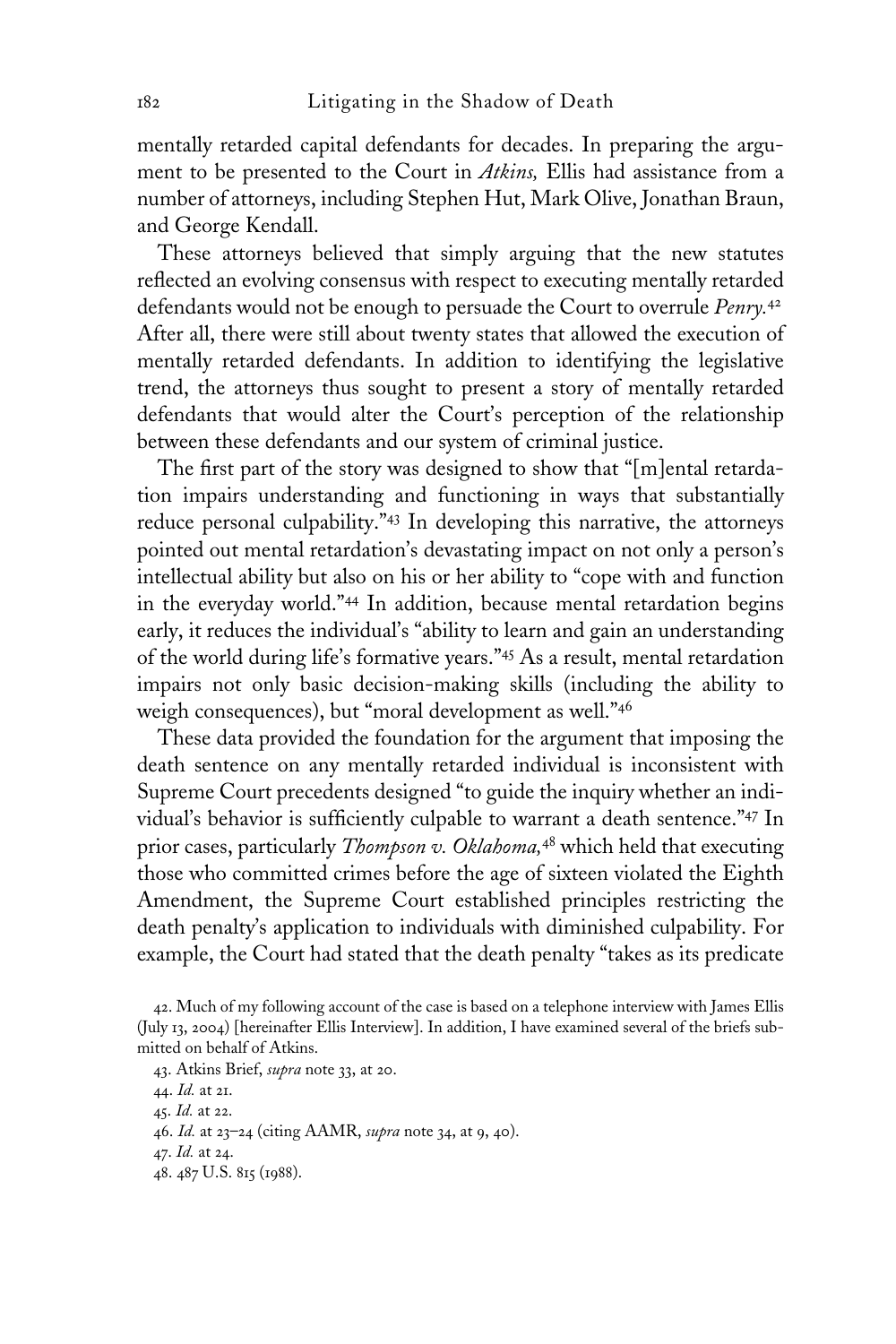the existence of a fully rational, choosing agent";49 and the death penalty is "sufficiently related to an individual's personal culpability only when he or she can fairly be expected to conform to the behavior of a responsible, mature citizen."<sup>50</sup> Using the data relating to mental retardation's impact on an individual's capacity to make informed decisions and responsible moral choices, the attorneys argued that, because mentally retarded defendants lack sufficient personal responsibility for their crimes, imposing the death penalty on anyone within this class of defendants violates the Eighth Amendment.51

The government might be expected to respond, however, that even if death is a disproportionate punishment for most mentally retarded defendants, the Court should not impose a per se rule barring the death penalty for all mentally retarded individuals. While there are accepted criteria for determining whether an individual is mentally retarded,<sup>52</sup> the government could point out that mental retardation will have a varying impact on an individual's personal responsibility depending on myriad circumstances. Instead of imposing an absolute prohibition on executing mentally retarded defendants, the Court should thus allow juries to consider the circumstances of each case and make an individualized determination whether the defendant had a sufficient level of personal responsibility to be sentenced to death.

In anticipation of this argument, Atkins's attorneys explained that mentally retarded defendants' "cognitive and behavioral impairments" diminish the efficacy of these defendants' procedural protections,<sup>53</sup> thereby increasing the extent to which guilt and penalty determinations in these cases are prone to error. In particular, the attorneys stressed that "[c]onfessions and inculpatory statements made by mentally disabled suspects are particularly problematic regarding not only their voluntariness, but also their reliability."<sup>54</sup> To emphasize this point, the attorneys briefly recounted the cases of Earl Washington and Anthony Porter<sup>55</sup> and reminded the Court that these cases, "among others, provide sobering cautionary tales."56 In making this argument, the attorneys sought to remind the Court of the many cases in

<sup>49.</sup> Atkins Brief, *supra* note 33, at 24 (quoting Thompson, 487 U.S. at 825–26 n.23).

<sup>50.</sup> *Id.* at 25 (construing Thompson, 487 U.S. at 825, 835 n.42).

<sup>51.</sup> *Id.* at 18–19.

<sup>52.</sup> *See supra* note 34.

<sup>53.</sup> Atkins Brief, *supra* note 33, at 32.

<sup>54.</sup> *Id.*

<sup>55.</sup> For an account of these cases, see *supra* Chapter 3.

<sup>56.</sup> Atkins Brief, *supra* note 33, at 35.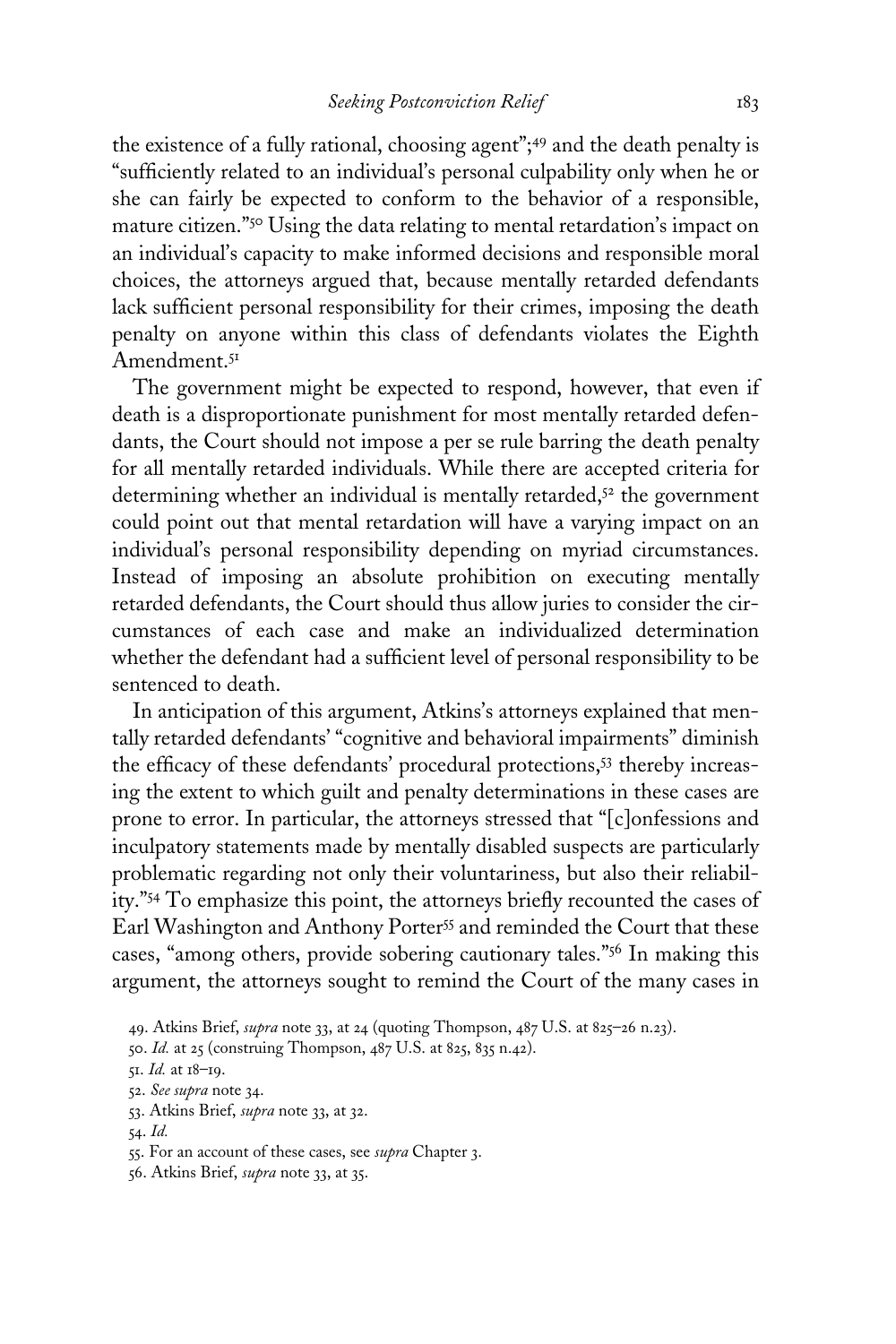which death row defendants have been exonerated and to point out that excluding mentally retarded defendants from those eligible to receive the death sentence would decrease the likelihood of executing innocent defendants.

In addition, Atkins's attorneys adverted to the difficulties encountered by lawyers representing mentally retarded defendants at their capital trials. A mentally retarded "defendant's inability to make a meaningful contribution to his or her defense is compounded by an extraordinarily tenacious desire to ensure that no one—including defense counsel—discovers the extent of his or her impairment or even that s/he suffers from mental retardation."57 The combination of these factors "thwarts counsel's ability to explain, and the jury's ability to consider, the significance of a defendant's mental retardation."<sup>58</sup> Through this argument, Atkins's attorneys focused the Court's attention on lawyers' representation in capital cases, another pervasive problem, and reminded the Court that these lawyers' difficulties are likely to be exacerbated—and the likelihood of erroneous death sentences increased—when they are representing mentally retarded defendants.

The lawyers' focus on the ways in which mentally retarded defendants' disabilities impair the accuracy of jury verdicts was important for another reason. One of the problems with arguing there was an evolving consensus against executing mentally retarded defendants was that, even in the twenty-first century, there were still a substantial number of cases in which juries sentenced mentally retarded defendants to death. If society was developing a consensus against imposing such sentences, why did so many juries continue to impose them? Through showing the various ways in which defendants' mental retardation thwarts adequate representation and accurate fact-finding in capital cases, the lawyers provided a basis for arguing that in these kinds of cases "juries can not adequately be relied on to reflect the societal consensus."<sup>59</sup>

At the oral argument before the Supreme Court, it became clear that these arguments had resonated with some members of the Court. During the first part of his argument, Ellis emphasized the significance of the post-*Penry* statutes relating to mentally retarded capital defendants. Some members of the Court appeared skeptical as to whether sixteen post*-Penry* statutes and eighteen total statutes were sufficient to reflect a "consensus." At a critical point in the argument, however, Justice O'Connor, who had

57. *Id.* at 33. 58. *Id.* at 34. 59. Ellis Interview, *supra* note 42.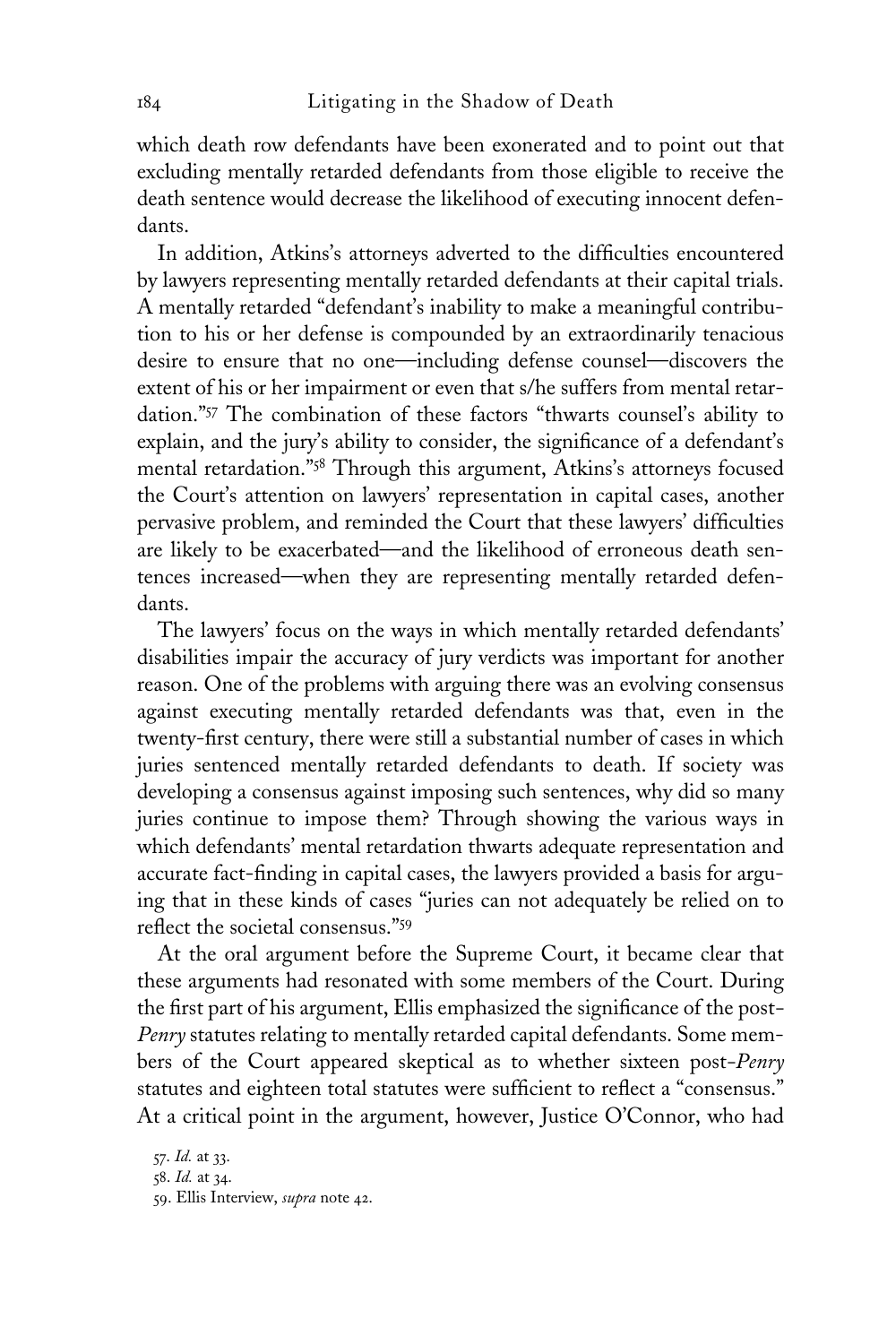written the *Penry* decision, asked a question relating to the mentally retarded defendant who "smiles" inappropriately during the middle of his capital trial. In her follow-up to this question, Justice O'Connor made it clear that she was concerned that mentally retarded defendants' impairments would at least sometimes prevent the jury from making an accurate assessment of the defendant's moral culpability. Ellis and the other attorneys knew, of course, that if Justice O'Connor switched her vote, the Court's decision in *Atkins* would almost certainly be in favor of the defendant.

As it turned out, both Justice O'Connor and Justice Kennedy voted differently in *Atkins* than they had in *Penry.* In *Atkins v. Virginia,*<sup>60</sup> the Court in a 6–3 decision concluded that the Eighth Amendment prohibits the state from executing mentally retarded defendants. Writing for the majority, Justice Stevens observed that legislative enactments since *Penry* reflected an evolving consensus against executing mentally retarded defendants.<sup>61</sup> Nevertheless, the Court based its decision on its "own judgment" as to the "acceptability of the death penalty" as a punishment for these defendants.<sup>62</sup>

In reaching its judgment, the Court appeared to accept and to give weight to Atkins's attorneys' analysis of mental retardation's impact on capital defendants' procedural protections. It discussed the "possibility of false confessions,"63 referring in a footnote to newspaper accounts of the cases in which Washington and Porter were exonerated.64 And, in explaining why penalty juries impose death sentences without giving adequate consideration to mentally retarded defendants' mitigating evidence, it emphasized that "[m]entally retarded defendants may be less able to give assistance to their counsel."<sup>65</sup>

#### *Richard Zeitvogel*

Richard Zeitvogel, an inmate in the Missouri State Penitentiary, was charged with the murder of Gary Dew.<sup>66</sup> The events leading up to this

- 60. 536 U.S. 304 (2002). 61. *Id.* at 314–16. 62. *Id.* at 312 (citing Coker v. Georgia, 433 U.S. 584, 597 (1977)). 63. *Id.* at 320–21. 64. *Id.* at 320 n.25.
- 65. *Id.* at 320–21.

66. Much of the following accounts of the *Zeitvogel* and *Amrine* cases are based on telephone interviews with Sean O'Brien (Jan. 12, 2004, and Jan. 13, 2004) [hereinafter O'Brien Interview]. In addition, I have examined portions of the trial transcripts of both cases.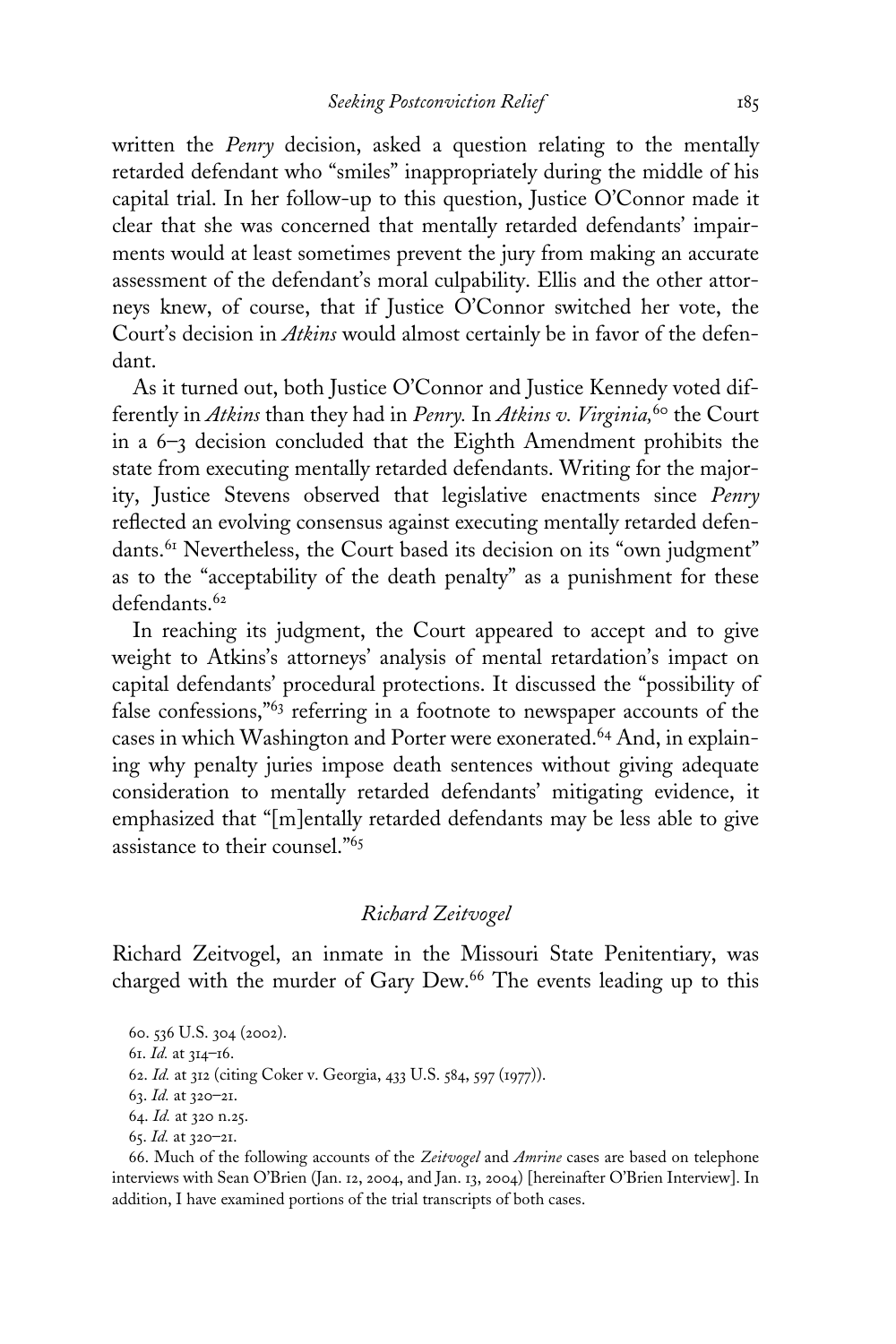charge began when Dew and several other inmates burglarized the chapel in the Missouri State Penitentiary. Dew, who was nicknamed "Crazy," also shaved off the top of another prisoner's head. During the prison's investigation of this incident, Zeitvogel became a confidential informant and provided the authorities with information implicating Dew. Dew was subsequently charged with various crimes and was appointed a public defender named Julian Ossman. While representing Dew, Ossman showed him copies of Zeitvogel's confidential statement to the prison authorities.

Dew became incensed. In front of several witnesses, he repeatedly threatened to kill Zeitvogel. Prison guards heard him promise to "do [him] like [he] did that mother-fucker in the chapel."<sup>67</sup> On March 25, 1984, Dew managed to get himself transferred into the same cell with Zeitvogel. During that day, the two inmates fought constantly. The fighting ended only after Zeitvogel strangled Dew. At about 4:30 p.m., Zeitvogel informed a guard that he had killed his cellmate in self-defense.

The state charged Zeitvogel with capital murder. Eventually, Julian Ossman, the same attorney who had represented Dew, was appointed to represent Zeitvogel. In preparation for his trial, Zeitvogel gave Ossman a list of witnesses whom he believed would support his claim of self-defense. The list included witnesses who knew of the chapel incident and thus could explain Dew's motive for seeking to kill Zeitvogel.

At Zeitvogel's trial, the government showed that Zeitvogel had killed Dew by strangling him from behind. After the prosecution concluded its case, Ossman presented Zeitvogel's defense. He called none of the witnesses Zeitvogel had requested. Instead, he presented two witnesses who testified only that Dew had threatened to kill Zeitvogel. On rebuttal, the state called prison officials who testified that they had no knowledge of Dew's "desire to [murder] Zeitvogel" or that he had made any threats to do so. Ossman made no attempt to impeach these witnesses, even though he could have shown that some of them participated "in the investigation of the chapel incident" and thus knew Dew had a motive to attack Zeitvogel. The jury convicted Zeitvogel of capital murder. Following a penalty trial in which Ossman presented no mitigating evidence, the jury sentenced him to death. Zeitvogel's conviction and death sentence were affirmed by the Missouri Supreme Court.

Zeitvogel sought state postconviction relief from the Missouri state courts. His new attorney, an overworked public defender who had never

<sup>67.</sup> Zeitvogel v. Bowersox, 519 U.S. 1036 (1996).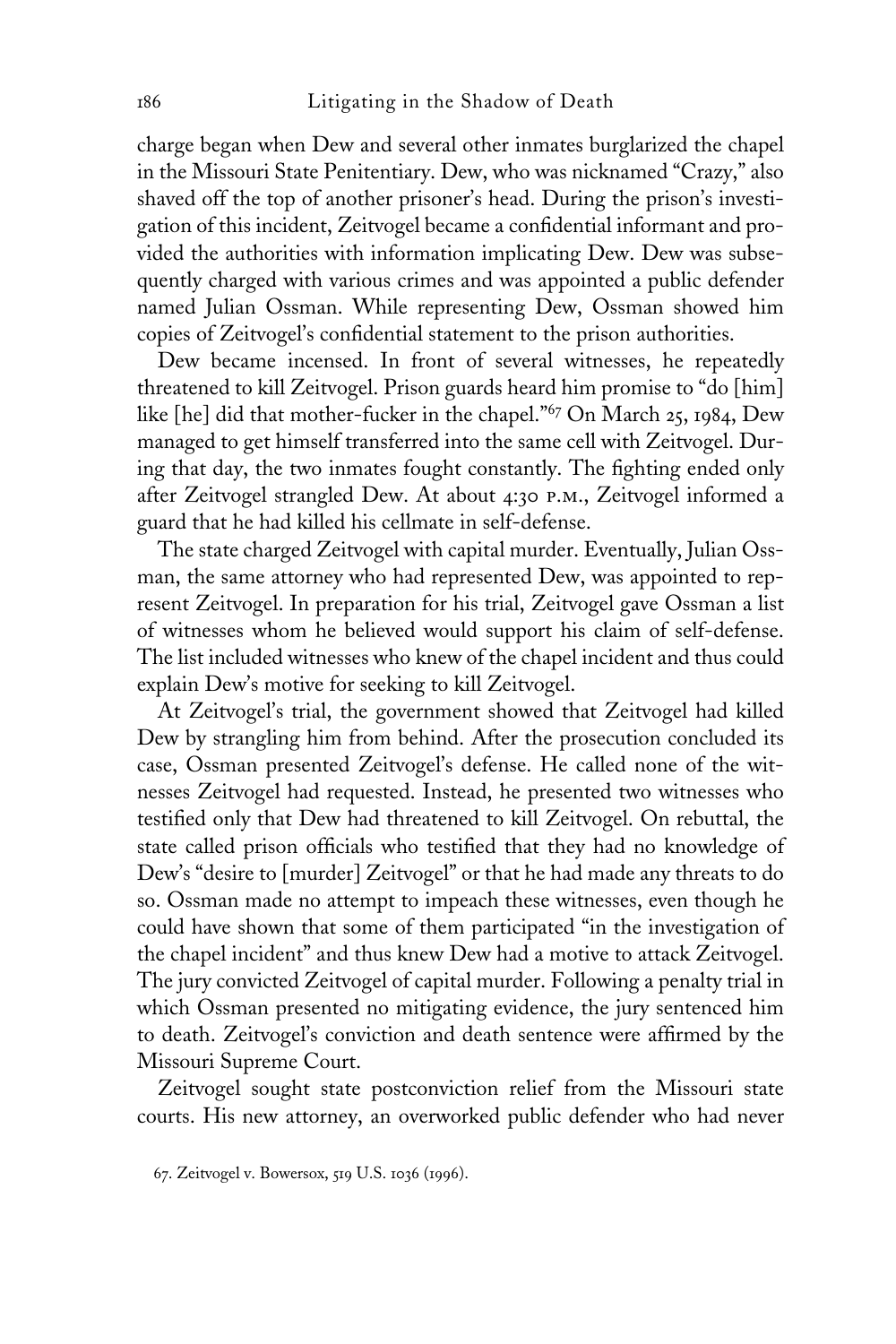before represented a defendant in a postconviction hearing, alleged that Ossman had provided ineffective assistance of counsel at both the guilt and penalty phases of Zeitvogel's trial. As to the self-defense claim, the attorney alleged that Ossman should have called more witnesses. However, he did not allege that Ossman was ineffective because he failed to introduce evidence relating to Dew's and Zeitvogel's roles in the chapel incident or that Ossman's earlier representation of Dew created a conflict of interest that should have precluded him from representing Zeitvogel. The Missouri courts denied Zeitvogel's petition.

Zeitvogel next filed a petition for a writ of federal habeas corpus. Another new attorney presented a fuller claim relating to Ossman's ineffective performance at trial. Among other things, she asserted that Ossman was ineffective because he failed to call any of the witnesses Zeitvogel had suggested and thus did not develop the circumstances surrounding the chapel incident that established Dew's motive for attacking Zeitvogel. As in any self-defense case, defense evidence establishing that the victim was the initial aggressor would provide critical support for the self-defense claim.<sup>68</sup> The evidence relating to the chapel incident provided compelling support for Zeitvogel's claim that Dew was the first aggressor when they fought in their cell.

Although Zeitvogel's ineffective assistance claim now appeared strong, his state postconviction attorney's failure to allege the facts supporting this claim in the state courts created a significant procedural obstacle. When a defendant seeks to have a federal court consider evidence in support of a claim that was not presented in the state court, the defendant must establish cause and prejudice for the failure to present the evidence in the earlier proceeding.<sup>69</sup> Moreover, as I have indicated, the Supreme Court held in 1990 that mistakes or ineffectiveness of a defendant's state postconviction lawyer cannot establish cause.

In *Murray v. Carrier,*<sup>70</sup> the Supreme Court had established the so-called miscarriage of justice exception to the cause and prejudice rule. If the defendant alleged and proved sufficient evidence of his "actual innocence," then he would be allowed to raise a claim that would otherwise be barred

<sup>68.</sup> Under Missouri law, a person may use deadly force if he "reasonably believes . . . such deadly force is necessary to protect himself or another against death, serious physical injury, rape, sodomy or kidnapping or serious physical injury through robbery, burglary or arson." Mo. Rev. Stat. § 563.031(2) (1993 & West Supp. 1999). If Dew initially attacked Zeitvogel, Zeitvogel might certainly reasonably believe that the use of deadly force would be necessary to prevent serious physical injury.

<sup>69.</sup> Zeitvogel v. Delo, 84 F.3d 276, 282–83 (1996).

<sup>70. 477</sup> U.S. 478, 496 (1986).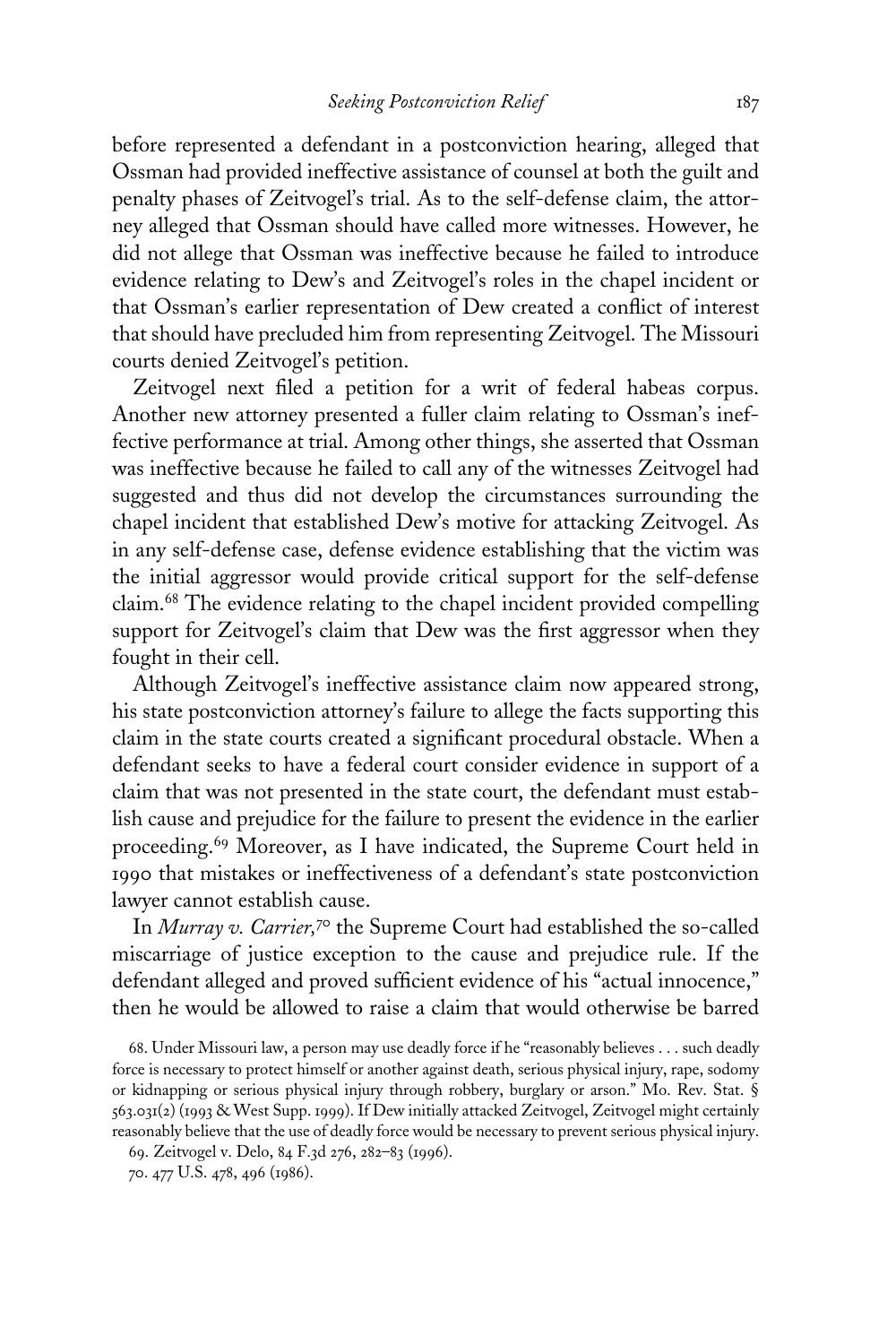by the cause and prejudice rule. In Zeitvogel's case, however, his federal habeas attorney did not allege that Zeitvogel was innocent of the capital charge. As a result, the Eighth Circuit denied Zeitvogel's petition without considering whether this exception could apply.71

By this time, it was May 1996. As Zeitvogel's execution date drew near, Sean O'Brien of Kansas City, Missouri, one of the most skilled postconviction capital defense attorneys in the country, made a last-ditch effort to save his life. He filed a new federal habeas petition that again raised the claim that Ossman had provided ineffective assistance of counsel. In this petition, O'Brien for the first time alleged that Ossman had informed Dew that Zeitvogel was the confidential informer who had revealed Dew's role in the chapel incident. Based on this information, O'Brien claimed that Ossman should not have represented Zeitvogel but rather should have been a witness in support of his self-defense claim. As a defense witness, Ossman could have established that Dew knew that Zeitvogel had informed the authorities of Dew's criminal conduct and that, as a result, Dew was enraged. His testimony would have clarified the relationship between Dew and Zeitvogel, clearly explaining Dew's motive for seeking to kill Zeitvogel.

Although Zeitvogel's ineffective assistance of counsel claim now seemed even stronger than before, O'Brien had to surmount the procedural barrier of showing cause and prejudice for the previous failure to raise this claim fully in the state courts. O'Brien alleged that, based on the evidence relating to Zeitvogel's self-defense claim that Ossman should have introduced, Zeitvogel was innocent of the capital offense of which he had been convicted.

The Eighth Circuit's response was that O'Brien's allegations relating to Zeitvogel's innocence were too late and too little. After observing that the claim should have been made in Zeitvogel's earlier federal habeas petition, the Eighth Circuit said that, given the physical evidence that Zeitvogel "strangled [Dew] from behind with a wire, [and] then waited for three hours before summoning help,"72 the defense had not made a sufficient showing that Zeitvogel was innocent of the capital murder charge. O'Brien and other attorneys then tried to present Zeitvogel's innocence claim to the state courts, but this also failed.73 Zeitvogel was executed on December 11, 1996.

73. In *Herrera v. Collins,* 506 U.S. 390 (1993), the Court observed that a defendant making a claim of "actual innocence" during a federal habeas proceeding comes before a court as one who has been convicted in accordance with due process of law. The Court denied the defendant's claim for federal habeas corpus relief in that case but left open the question of whether a defendant could

<sup>71.</sup> *Zeitvogel,* 84 F.3d at 279.

<sup>72.</sup> Zeitvogel v. Bowersox, 103 F.3d 54, 55–56 (1996).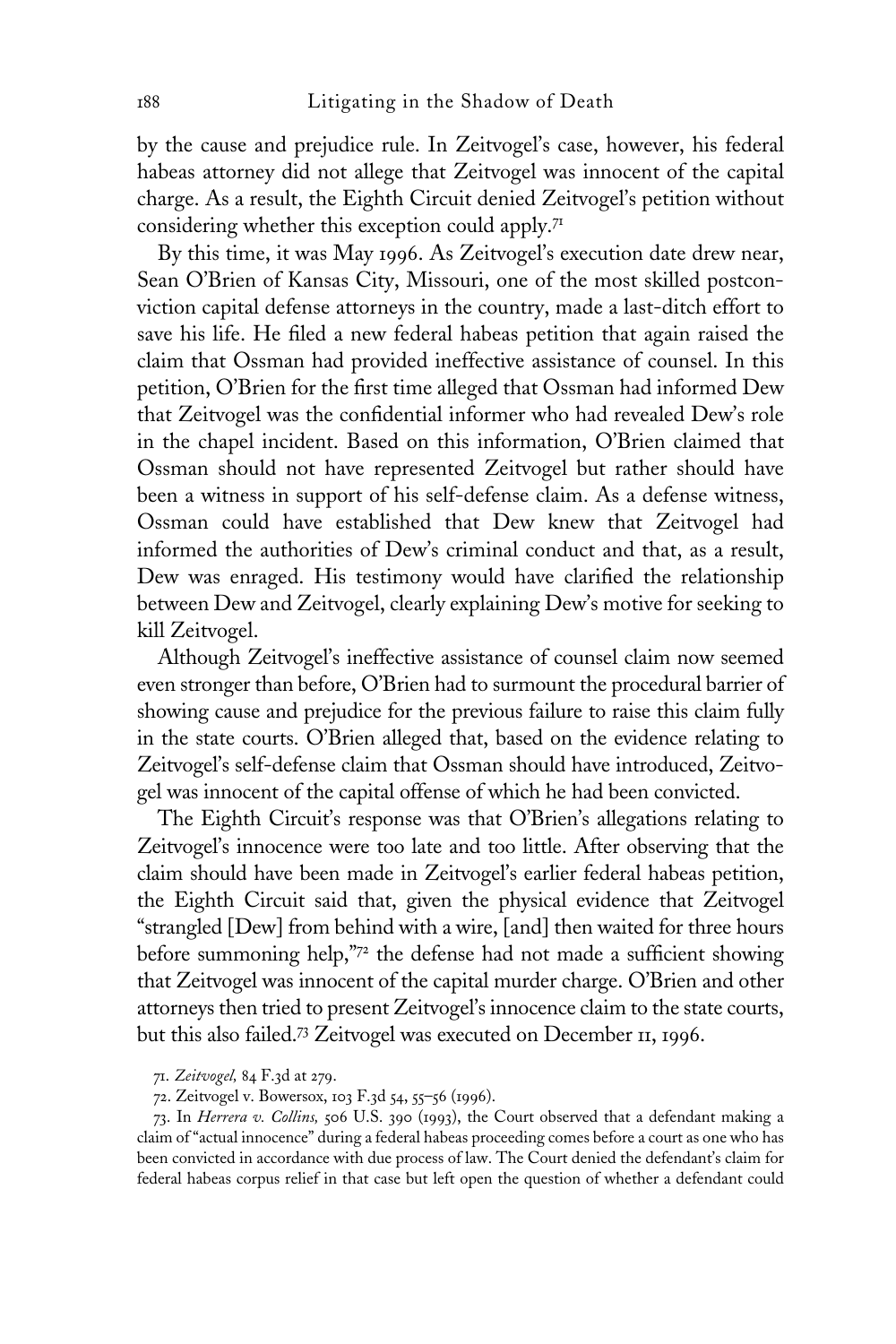## *Joseph Amrine*

Joe Amrine was also an inmate in the Missouri State Penitentiary. On October 18, 1985, Amrine and a large number of other prisoners were released from their cells to go to lunch and spend time in a recreation room. Later, Officer Noble, a guard on duty, heard a commotion in the recreation room. He looked up and saw a prisoner named Gary Barber pull a knife from his back and start chasing another inmate. Noble identified the inmate being chased as Terry Russell. Barber collapsed and eventually died from his knife wounds. The sheriffs investigating the case questioned Russell about the crime. In response, Russell said, "I didn't kill him. Joe Amrine did." Russell added that he was out of the room when the stabbing occurred. But, after the stabbing, he came back in and asked Joe, "Man, why did you do it?" Joe answered, "Because I had to."74

The sheriffs took Amrine into custody. Joe claimed he was playing cards with other inmates when the killing occurred. Other inmates supported his alibi. Nevertheless, based on their preliminary investigation of the case, the prison officials decided Amrine was guilty.

Subsequently, Jerry Poe and Randall Ferguson, two inmates who were being sexually abused by other prisoners, agreed to make statements incriminating Amrine. In both cases, the prison officials promised these inmates protective custody in exchange for their statements and also later dismissed charges against them. There were important inconsistencies in Poe's and Ferguson's statements. For example, Poe said he had seen Amrine throw the knife out the window after the stabbing, which was inconsistent with every other witness's statement that, after Barber was stabbed, he pulled the knife out of his body.

At trial, Amrine was represented by Julian Ossman. Russell, Ferguson, and Poe were the only government witnesses who connected him to the killing. Russell testified that Joe admitted to him that he had stabbed Barber; Ferguson and Poe testified they saw Joe do the stabbing. In crossexamining Russell, Ossman did bring out that he was originally accused of

ever succeed with an "actual innocence" claim absent an independent constitutional violation. In dicta, the Court stated: "We may assume, for the sake of argument in deciding this case, that in a capital case a truly persuasive demonstration of 'actual innocence' made after trial would render the execution of a defendant unconstitutional, and warrant federal habeas relief if there were no state avenue open to process such a claim. But because of the very disruptive effect that entertaining claims of actual innocence would have on the need for finality in capital cases, and the enormous burden that having to retry cases based on often stale evidence would place on the States, the threshold showing for such an assumed right would necessarily be extraordinarily high." *Id.* at 417.

<sup>74.</sup> O'Brien Interview, *supra* note 66.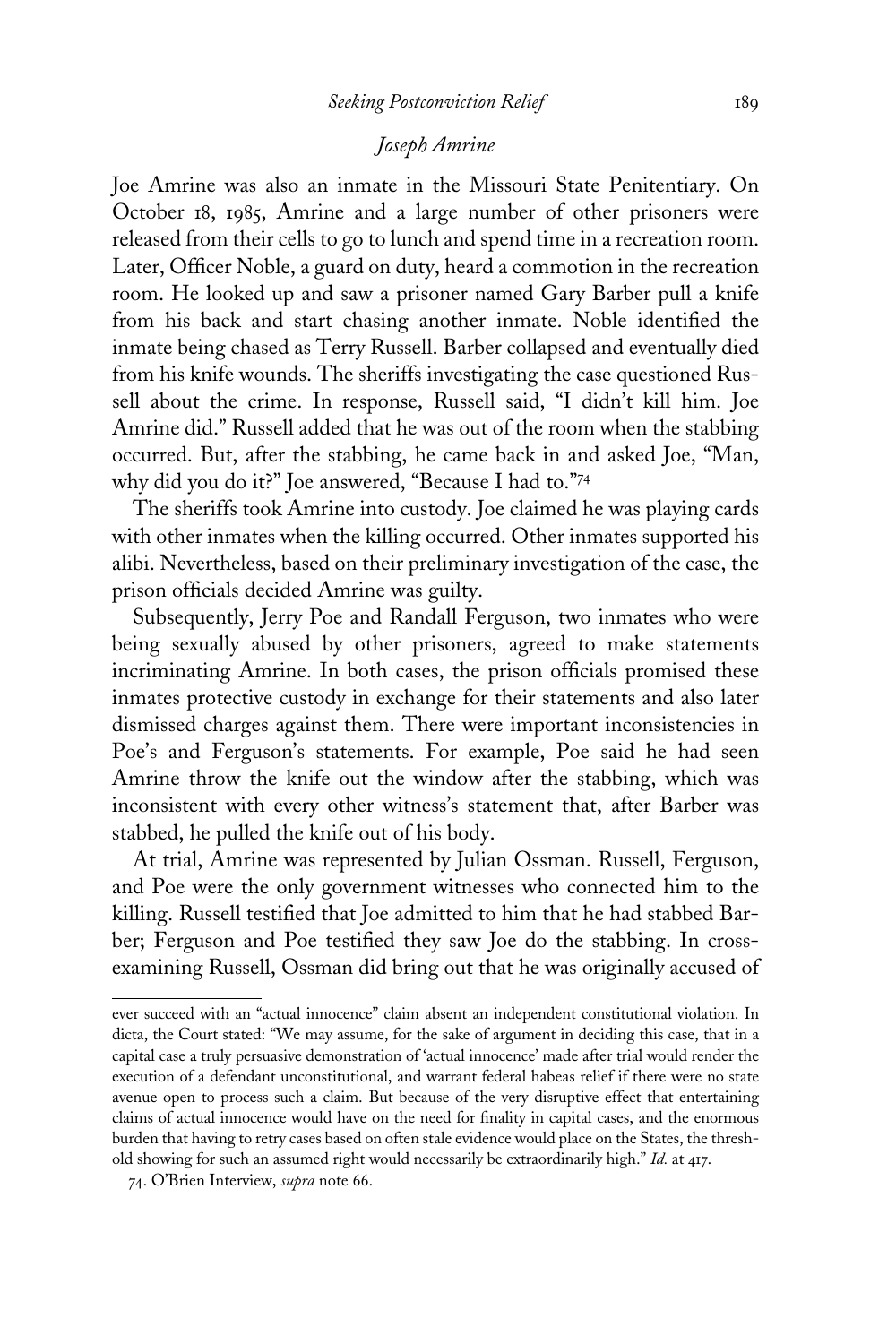the crime and that his possible motive for accusing Joe was to avoid the blame himself. However, Ossman's cross-examination of the other two inmates was weak. He failed to bring out the inconsistencies in their original stories or to cross-examine them fully about the pressures exerted to induce their testimony. He did not bring out, for example, that Ferguson had to be questioned more than thirty times before he finally incriminated Amrine or that both Poe and Ferguson were given protective custody in exchange for their testimony.

Ossman's presentation of Joe's alibi was also weak. Ossman had not talked to all of the alibi witnesses before trial. Although the alibi witnesses testified they had played cards with Joe when they were in the recreation room on October 18, the prosecutor's cross-examination was effective. Based on their answers to the prosecutor's questions, the witnesses left open the possibility that Joe had not been with them at the time when Barber was stabbed.

The jury convicted Amrine of first-degree murder. After a brief penalty trial in which Joe testified to his innocence but admitted that he had been violent in prison on other occasions, the jury sentenced him to death. On appeal, the Missouri Supreme Court affirmed Amrine's conviction and death sentence.

Amrine filed a state postconviction petition. As in Zeitvogel's case, the postconviction attorney raised an ineffective assistance of counsel claim but did not allege all of the facts relating to what Ossman had failed to do at Joe's trial. The lawyer did, however, interview Ferguson and Russell, two of the three prisoners who had testified against Amrine. They both admitted that their testimony at his trial had been false. Jerry Poe, the third prisoner who testified against Amrine, did not testify at the state postconviction hearing. Poe had been released from prison and Amrine's postconviction attorney was unable to locate him.

The state court rejected Amrine's petition. As to the new evidence claim, the court said in effect: Jerry Poe has not recanted; the two prisoners' recantations were not credible because the prisoners were unreliable; the new evidence was thus not enough to meet the required standard for reversing a conviction on the basis of newly discovered evidence.75 The Missouri Supreme Court affirmed.

75. State v. Amrine, 741 S.W.2d 665, 674–75 (Mo. 1987). Under Missouri law, a defendant receives a new trial on the basis of newly discovered evidence only when the defendant becomes aware of the evidence after the first trial; the defendant's delayed awareness did not stem from a lack of "due diligence"; the newly discovered "evidence is so material that it would probably pro-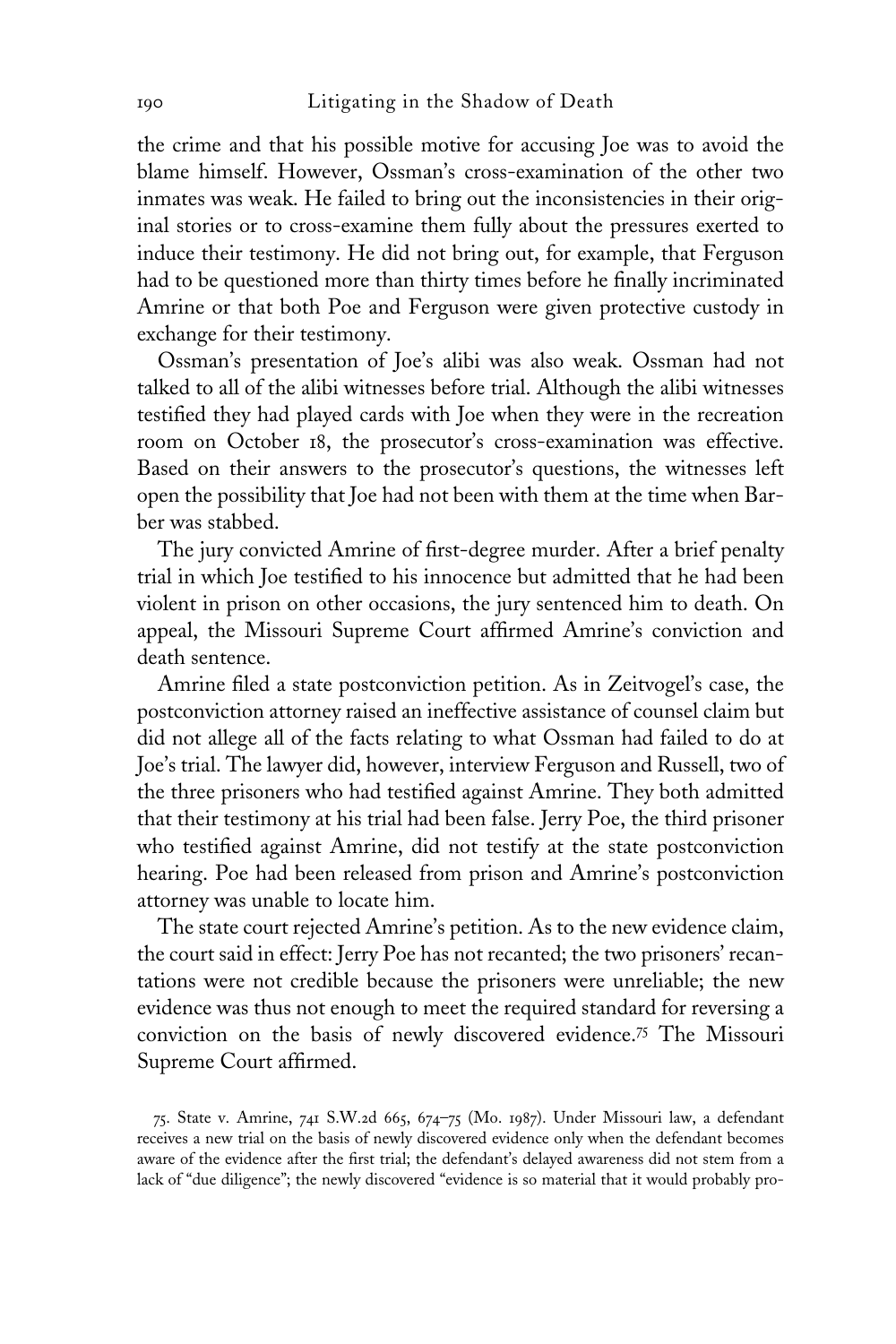Amrine then filed a federal habeas petition. His new attorney raised a fuller ineffective assistance of counsel claim, specifying all the things that Ossman failed to do at Joe's trial. As in Zeitvogel's case, however, the court refused to consider the new ineffective assistance claim because Amrine's attorney could not establish cause for the failure to raise the claim in the state courts.

After Amrine's petition had been denied by the federal district court, Sean O'Brien was appointed to represent Joe. O'Brien was able to find Jerry Poe, who filed an affidavit stating that he had also lied at Amrine's trial. His affidavit stated, "I lied to get protection from sexual predators." Based on this affidavit, O'Brien now claimed that the "miscarriage of justice" exception should apply. The Eighth Circuit ordered the district court to hold a hearing to determine whether Amrine had presented sufficient evidence of his innocence to have his federal claims considered.<sup>76</sup> It provided, however, that the district court should consider only new evidence "that was not discoverable by due diligence at the time of the earlier proceedings."77

At the hearing, O'Brien got the attorney who had prosecuted Amrine to admit that without the three prison inmates the government had no case. He then called Officer Noble, who testified that, based on what he had observed at the time of the incident, Terry Russell appeared to be the killer. He had the three inmates testify as hostile witnesses. He cross-examined them in the way the original defense attorney should have cross-examined them, showing that their testimony incriminating Amrine was inherently unreliable. In addition, all three now admitted they had lied at Amrine's trial. O'Brien's evidence seemed to establish Amrine's innocence.

The federal judge, however, ruled that because the state court judge had already considered and rejected Russell's and Ferguson's testimony, the only new evidence that could properly be considered was Jerry Poe's recanting testimony. The judge concluded that Poe's new evidence would not be enough to change the jury's verdict because Poe was not a reliable witness. The District Court judge thus denied the writ. On appeal, the Eighth Circuit affirmed<sup>78</sup> and the Supreme Court declined to hear the case.

At this point, Amrine's execution date was set. In November 2002, as part of a final effort to save Joe, O'Brien and his partner Kent Gipson peti-

duce a different result on a new trial"; and the newly discovered evidence "is not cumulative only" or does not serve the sole purpose of impeaching a witness's credibility. *Id.* at 674 (citing State v. Williams, 652 S.W.2d 102, 114 (Mo. 1983)).

<sup>76.</sup> Amrine v. Bowersox, 128 F.3d 1222, 1230 (8th Cir. 1997).

<sup>77.</sup> *Id.*

<sup>78.</sup> Amrine v. Bowersox, 238 F.3d 1023, 1033 (8th Cir. 2001).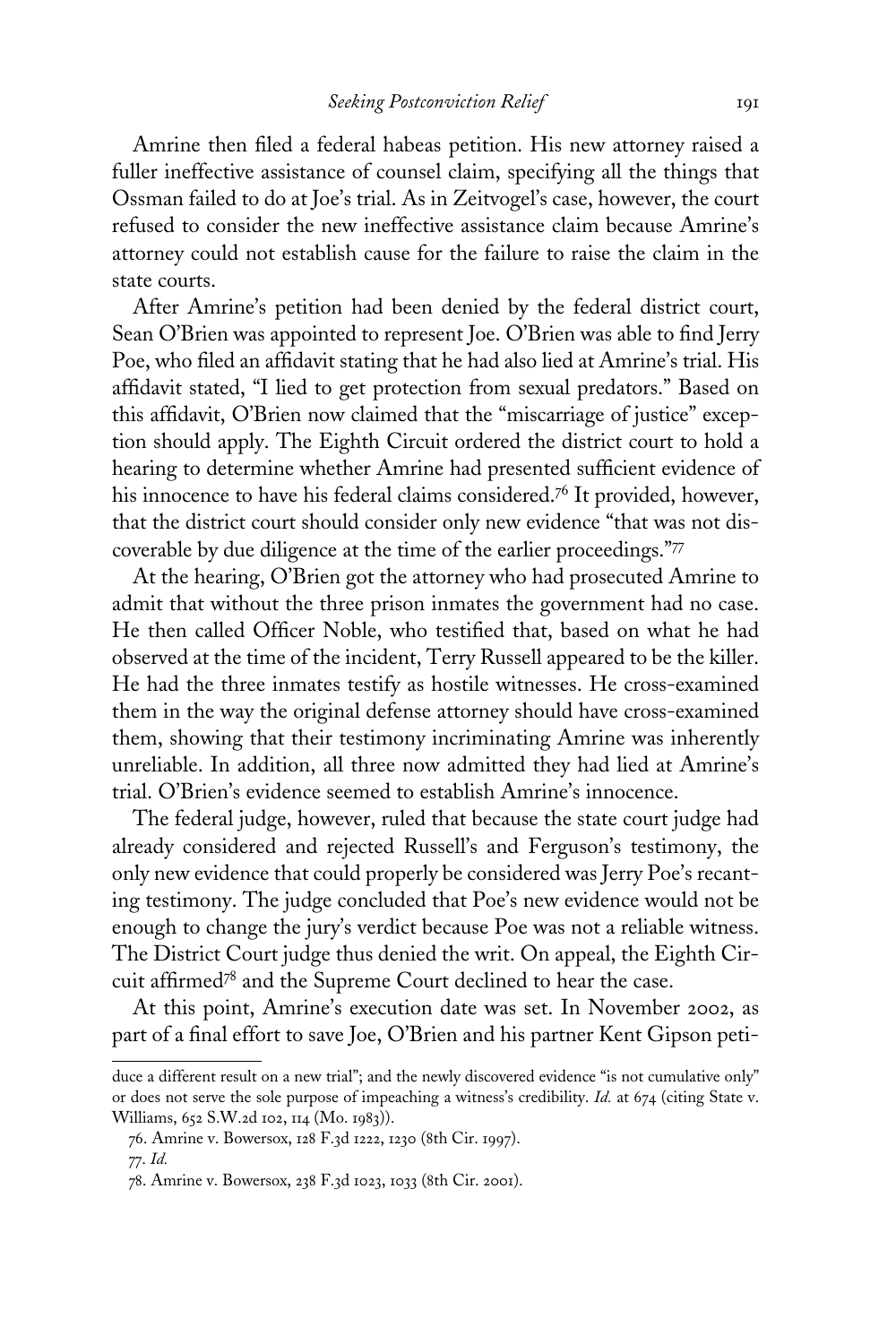tioned for state habeas corpus relief in the Missouri Supreme Court on the ground that Amrine was innocent. In presenting this claim, O'Brien and Gipson were able to draw from nineteenth-century Missouri state cases. They understood, however, that there is scant modern authority for granting state defendants postconviction relief solely on the basis of an innocence claim. As in federal cases, the defendant's showing of innocence is more commonly viewed as a "gateway" that allows him to raise constitutional claims that would otherwise be barred.

When Amrine's case came before the Missouri Supreme Court, O'Brien presented a very strong argument that Amrine was innocent. The Missouri Attorney General responded by asserting that evidence showing Joe was probably innocent should not be sufficient to prevent his execution because that evidence could only be a gateway to another constitutional claim, and the state and federal courts had already rejected Amrine's other constitutional claims. The following exchange then took place.

JUDGE STITH: Are you suggesting if we don't find there's a constitutional violation and if even we find that Mr. Amrine is actually innocent, he should be executed? . . . I'm asking is that what you are arguing for the State?

attorney general: That's correct, Your Honor.

The same judge returned to this point:

- JUDGE STITH: But you are saying it's not a matter of manifest injustice . . . to execute an innocent man?
- ATTORNEY GENERAL: As you interpreted the manifest injustice standard in *Clay,* Your Honor, it is a fact that you have to have the coupling of a constitutional violation with it.

Then another judge asked:

JUDGE WOLFF: To make sure we are clear on this, if we find in a case DNA absolutely excludes somebody as the murderer, then we must execute [him] anyway if we can't find an underlying constitutional violation at [his] trial?

attorney general: Yes, Your Honor.<sup>79</sup>

79. Audio Recording: Missouri Oral Arguments Archive, State *ex rel.* Amrine v. Luebbers, 102 S.W.3d 541 (Mo. Feb. 4, 2003) (No. SC84656), *at* http://www.missourinet.com/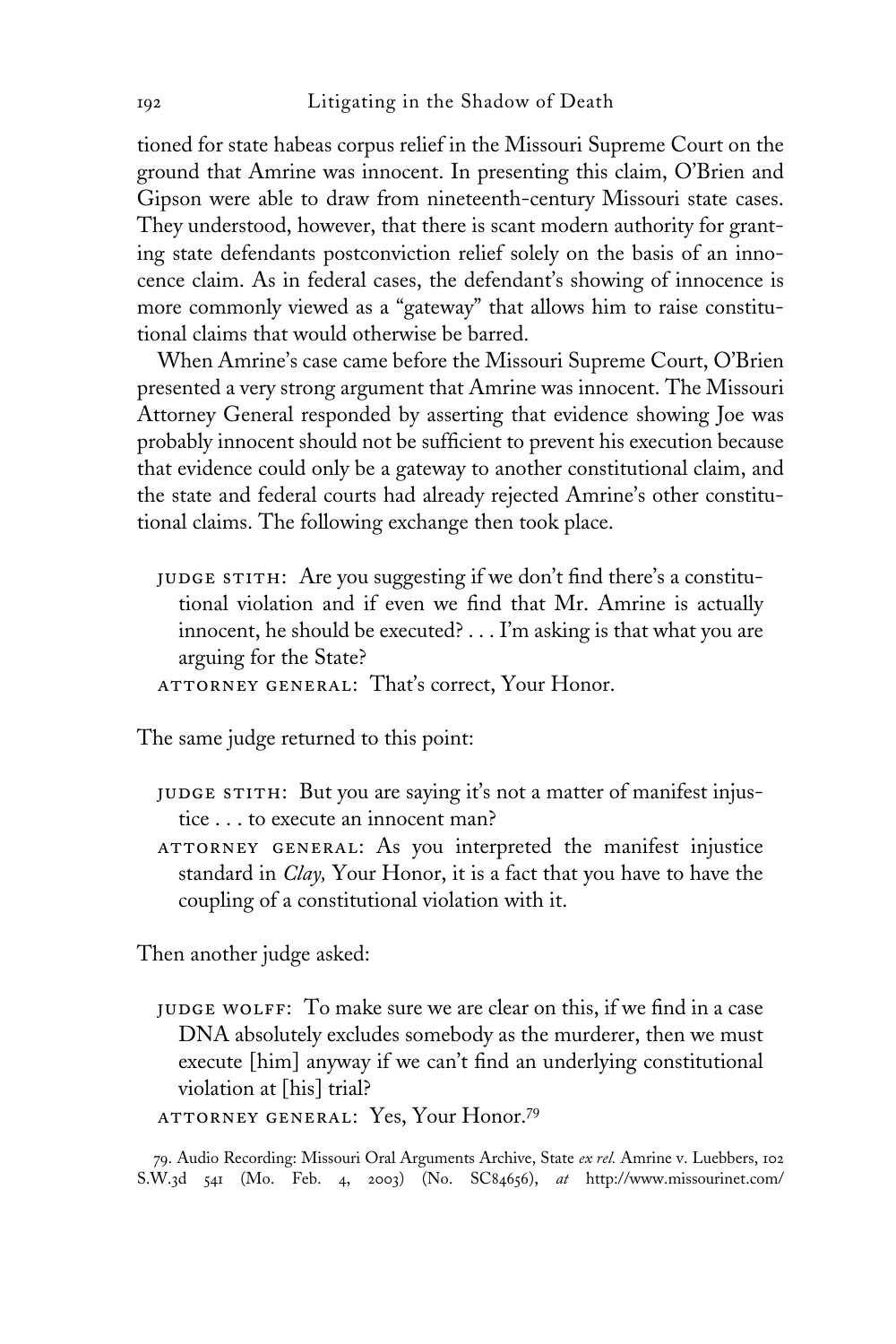Fortunately for Amrine, the Missouri Supreme Court did not agree with the state attorney general. The court held that, based on Amrine's strong showing of actual innocence, he was entitled to a new trial even though he had lost the opportunity to show an underlying constitutional violation such as ineffective assistance of counsel.<sup>80</sup> Since the state had no evidence against Amrine, the state did not seek to try him again. After serving the remainder of his original prison sentence, Amrine was released and is now  $free<sup>81</sup>$ 

#### $Reflections$  on the Cases

In all three cases, the defendant's postconviction lawyers were able to present powerful narratives of injustice. In the *Atkins* case, the narrative related to a class of defendants. Atkins's attorneys presented extensive data showing that mentally retarded defendants' impairments render them incapable of having sufficient culpability for their crimes to warrant the imposition of the death penalty. The attorneys then identified specific ways in which mentally retarded defendants' deeply ingrained coping mechanisms subvert the normal criminal justice process. By crafting the narrative so that it built upon itself, one step at a time, the attorneys told a compelling story that provided the Court with sound reasons to overturn precedent and enunciate a new constitutional restriction on the circumstances under which defendants can be sentenced to death.

In the *Zeitvogel* and *Amrine* cases, the lawyers' narratives related to individual defendants who were improperly convicted of capital crimes because of their lawyers' inadequate trial representation. In Zeitvogel's case, Sean O'Brien was able to demonstrate glaring problems with Ossman's representation. In particular, Ossman's trial representation of Zeitvogel prevented him from testifying to critical defense evidence. Through fully presenting that evidence, O'Brien drastically altered the perception of Zeitvogel's killing of Dew. Instead of a case in which Zeitvogel simply strangled Dew from behind, it became one in which Dew's intense animosity toward Zeitvogel made it almost certain that Dew was the initial aggressor. This narrative indicated that if the facts relating to the killing had been properly presented, the jury would not have convicted Zeitvogel

gestalt/go.cfm?objectid=03A1CA5A-94A2–4ADD-866448549D08DD74&category=6%5EMis souri%20Supreme%20Court%20Arguments.

<sup>80.</sup> State *ex rel.* Amrine v. Roper, 102 S.W.3d 541, 543 (Mo. 2003).

<sup>81.</sup> O'Brien Interview, *supra* note 66.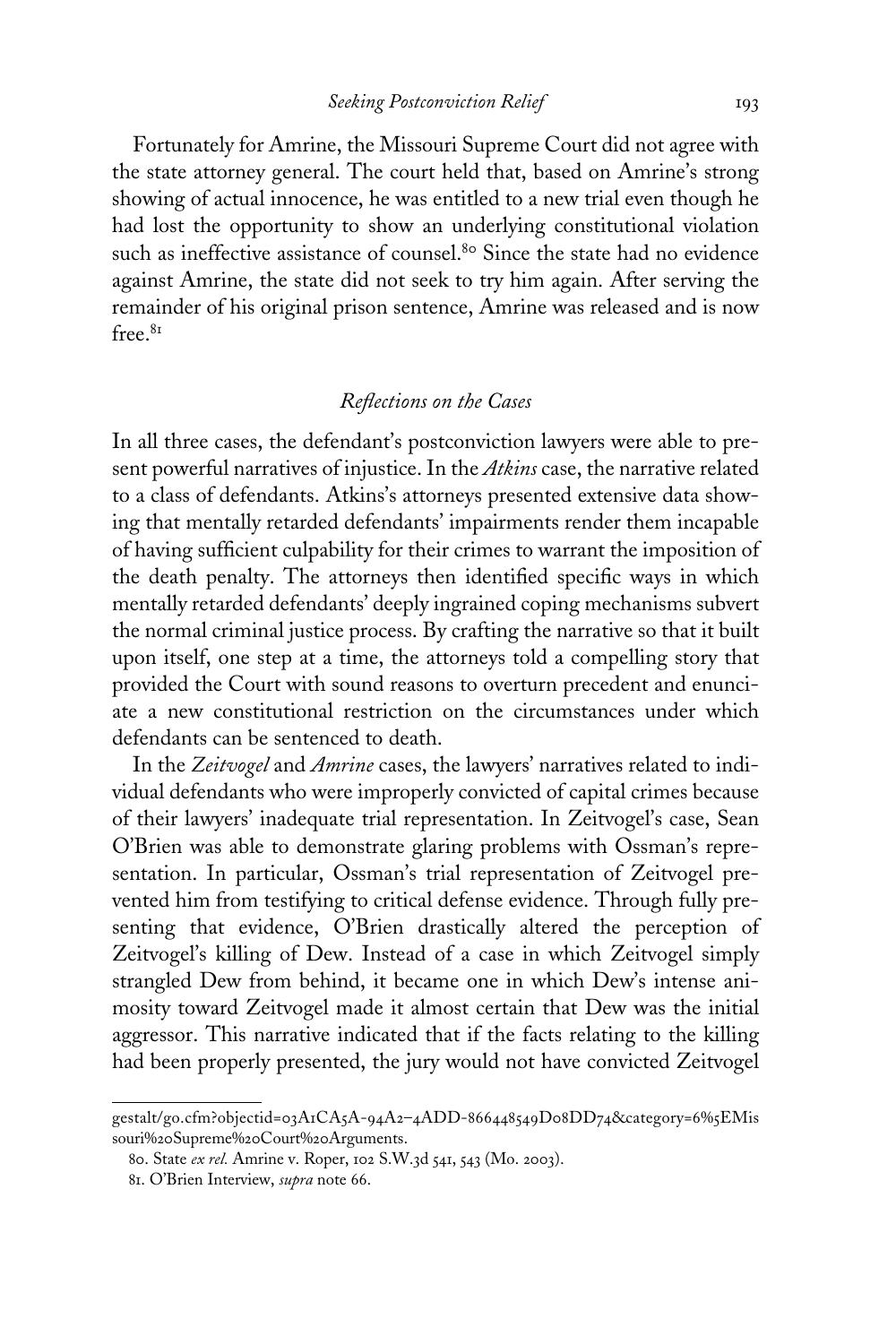of capital murder but would have acquitted him or, at most, convicted him of voluntary manslaughter.

In Amrine's case, O'Brien and Gipson's narrative provided a powerful story of a defendant who had been wrongfully convicted on the basis of inherently unreliable testimony. All of the witnesses who had testified to Amrine's guilt later admitted that they had lied. In addition, O'Brien and Gipson were able to bring out the reasons why the witnesses had lied and to introduce evidence indicating that the prison authorities should have known from the beginning that Russell rather than Amrine was probably guilty of the crime for which Amrine was convicted. The narrative thus demonstrated that executing Amrine would be a tragic miscarriage of justice because he was innocent and never should have been charged with the crime of which he was convicted.

The *Zeitvogel* and *Amrine* cases also illustrate some of the difficult obstacles attorneys encounter in seeking to obtain postconviction relief for capital defendants. In particular, both cases show why a capital defendant's state postconviction representation is so important. If a capital defendant has a knowledgeable state postconviction attorney who will fully and accurately allege his constitutional claims, the defendant will get two bites at the apple; his postconviction claims will be considered by both the state and federal courts. If the defendants' state postconviction attorney does not do a good job of presenting his claims, however, he is likely to get no bites at all; as Zeitvogel's case demonstrates, even if he has good constitutional claims, they will probably not be considered by either the state or federal courts.

In view of the impenetrable procedural barriers, why were O'Brien and Gipson eventually able to convince a court to grant Amrine postconviction relief? In a sense, Amrine's case was aberrational. Although the Missouri Attorney General's argument that evidence of the defendant's actual innocence is not sufficient to prevent his execution seems absurd and illogical, contrary authority is scant.<sup>82</sup> In fact, Amrine's case was apparently the first in the modern era of capital punishment in which a court granted postconviction relief to a death row defendant solely on the ground that he was innocent.

The result in *Amrine* perhaps indicates that postconviction defense attorneys' efforts on behalf of capital defendants have caused a change in courts' views of the type of scrutiny that should be given to postconviction

82. *See supra* note 73.